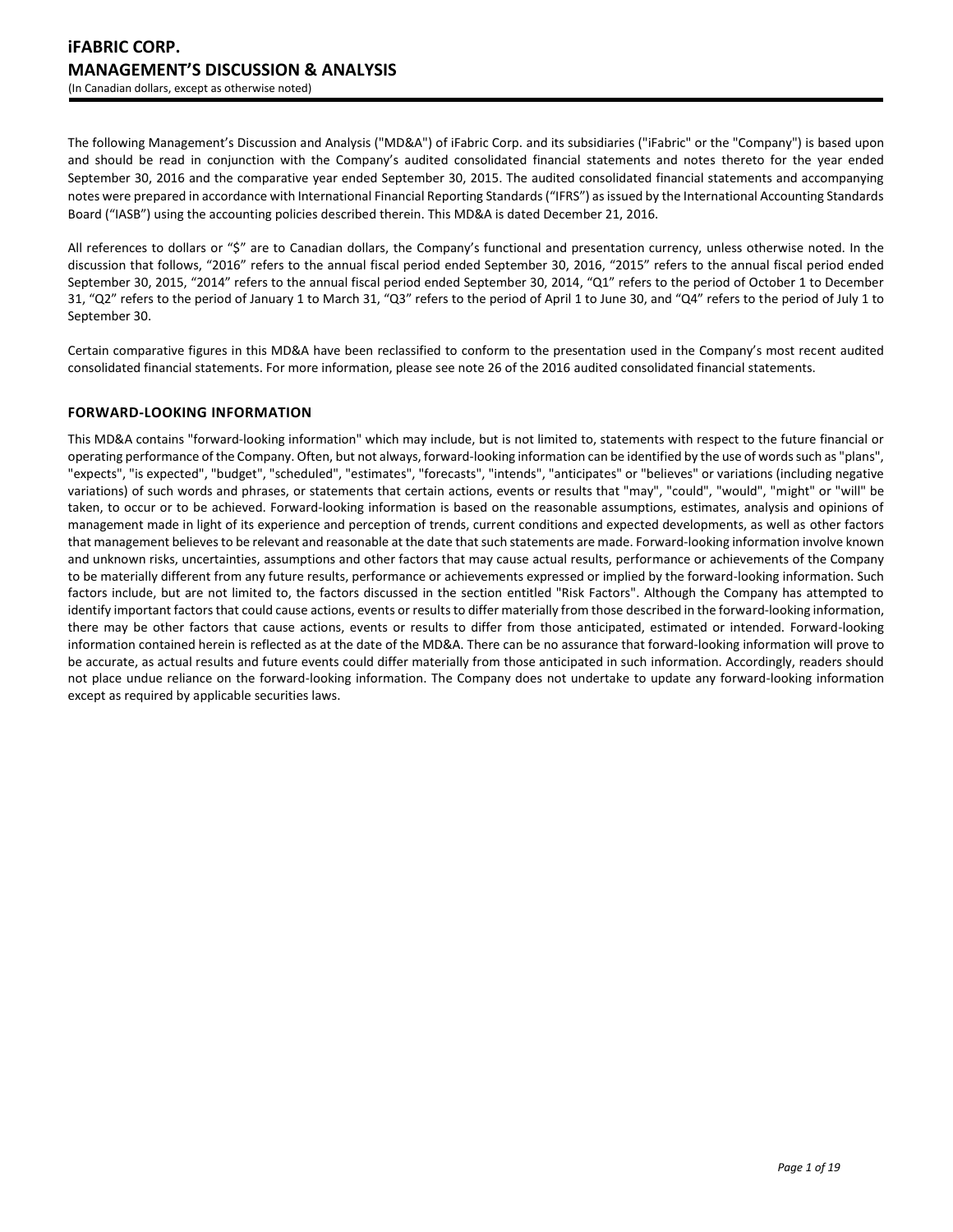# **BUSINESS OVERVIEW**

### **General**

iFabric is a Canadian public company, incorporated under the Alberta Business Corporations Act and is domiciled in Canada. The Company is listed on the Toronto Stock Exchange ("TSX") under the trading symbol "IFA". The head office is located at 525 Denison Street, Unit 1, Markham, Ontario, Canada.

The Company's business activities are divided into three reportable operating segments, which offer different products and services, and are managed separately because they require different marketing strategies and resource allocations. The following summarizes the operations of each segment:

- Intimate Apparel: Includes the design and distribution of women's intimate apparel, sleepwear and accessories.
- Intelligent Fabrics: Includes the development and distribution of innovative products and treatments that are suitable for application to textiles, plastics, liquids, and hard surfaces. These products are designed to provide added benefits to the user.
- Other: Includes leasing of property to group companies, related parties and third parties.

### **NATURE OF OPERATIONS**

### **Intimate Apparel**

The Intimate Apparel division commenced operations in 1992 and currently operates under the trade name Coconut Grove Intimates. Its business comprises the design, purchasing, and distribution of intimate apparel and, in particular, a range of specialty bras including the division's patented backless, strapless underwire bra. The division also distributes a range of apparel accessories as well as sleepwear.

The division utilizes contract warehouse facilities located in Los Angeles, California and Manchester, England in order to service its key U.S. and European markets and, Company-owned premises located in Markham, Ontario house the bulk of the division's workforce which comprises, management, designers, administrative, product sourcing and logistical staff. The Markham premises also includes warehouse space which serves as the distribution centre for the Canadian market.

All product design is handled by the Markham design team and, currently over 95% of the division's inventory production is outsourced to factories in China.

In the past several years, the Company has positioned the division's product strategy by way of leveraging a key license agreement in order to sell products under various Maidenform® brands. The Maidenform® brand was founded in 1922 and during its 94-year history has grown to become one of the most recognizable and respected brands in the intimate apparel industry. In addition, the division develops and supplies products for sale under the private label brands of certain major retailers as well as the Company's own brand.

Products are sold internationally to the division's customer base which includes a number of major retailers as well as specialty boutiques. Major retail customers include Wal-Mart (Canada), Sears (Canada), Debenhams, Kohl's, Hanes Brands, Bloomingdales, Marks & Spencer, Nordstrom, Maidenform, La Vie En Rose, House of Fraser, Boux Avenue and Amazon

### **Intelligent Fabrics**

A second strategic division commenced operations in 2010 when the Company obtained exclusive North American distribution rights for new generations of intelligent textile technologies which can kill bacteria, repel insects, absorb odours, repel and wick moisture, block ultraviolet light and help encourage a healthy skin environment, amongst others. North American distribution rights were subsequently expanded to worldwide distribution rights. Management anticipates that the Intelligent Fabrics division will be the main driving force of the Company's future growth and expansion. The Intelligent Fabrics division operates under the name Intelligent Fabric Technologies (North America) Inc. ("IFTNA").

The business of the Intelligent Fabrics Division includes the development, testing and distribution of specialty textiles as well as chemicals suitable for application to textiles. The current focus is on technologies that improve the safety and well-being of the wearer. The division has a pipeline of products including Protx2® (anti-microbial and anti-viral formulations) Enguard® (insect repellant technology), Dreamskin® (skin polymer), UVtx (ultraviolet light blocker), FreshTx (odour-absorbing technology), RepelTX (durable water repellant) and DryTx (moisture-wicking technology). The Company anticipates that several additional products will be added to its pipeline in the future.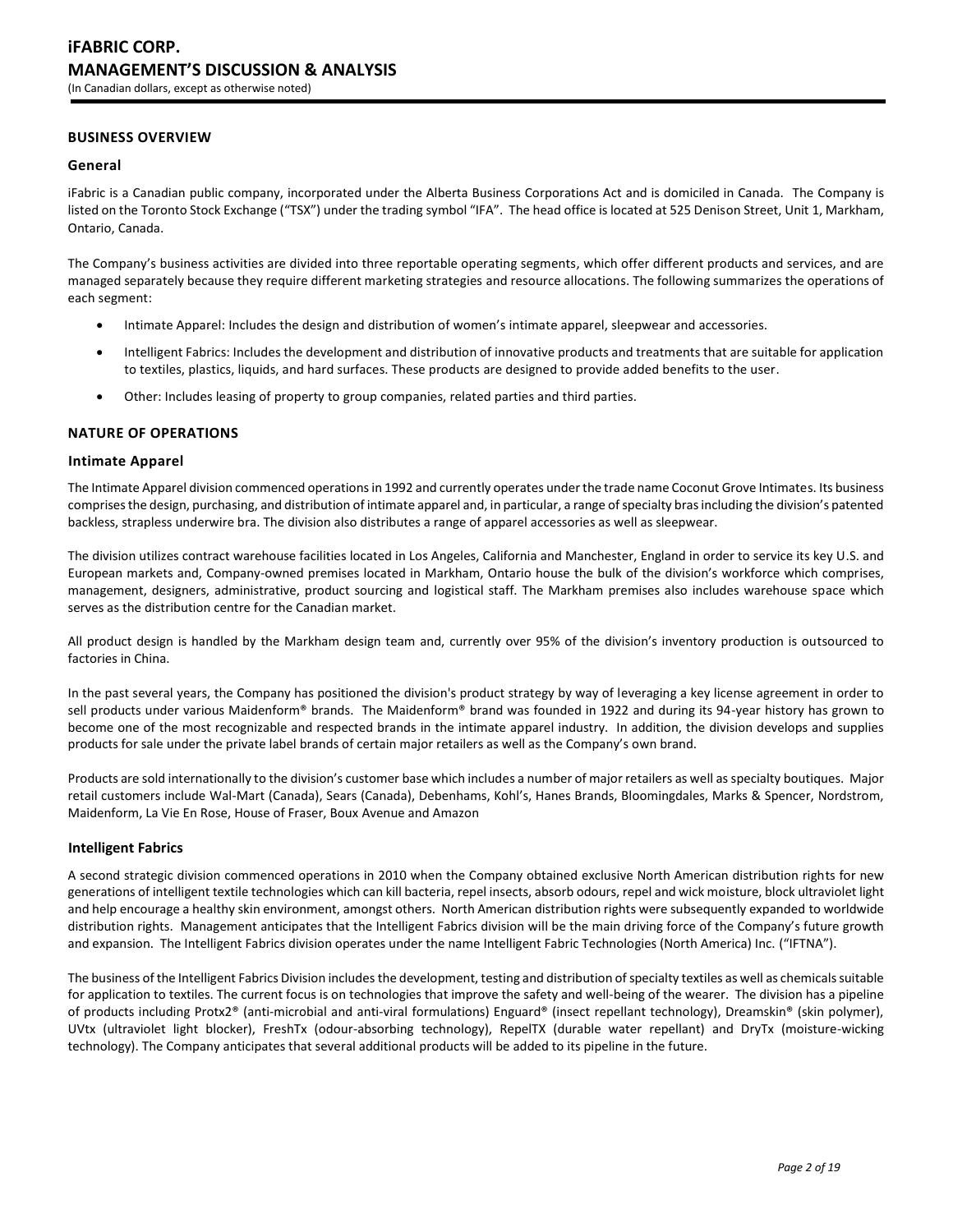# **iFABRIC CORP. MANAGEMENT'S DISCUSSION & ANALYSIS** (In Canadian dollars, except as otherwise noted)

The Company has two key supply centers in Asia (namely China and Taiwan) which service the Asian market. This market represents the main production region for manufactured textiles supplied to North America and is the Company's main market area for the distribution of intelligent textile technologies. Technical support specialists in Asia provide guidance and support to customers regarding the integration of the Company's chemical formulations in their products.

Development, testing and regulatory activities are primarily funded with income earned from both the Intelligent Fabrics division and the Intimate Apparel division. Additional funding, when required, is sourced from additional equity and/or debt.

The following describes the Division's current product portfolio:

### *Protx2*® *Anti-Microbial Technologies*

Protx2*®* formulations impart anti-microbial and/or anti-viral powers to fibers, plastic, paint and paper treated with these formulations. Numerous laboratory tests have shown that treated products inhibit the growth of a wide variety of infectious agents associated with Healthcare-Associated Infections ("HAI"), including MRSA, C-Difficile, VRE, and H1N1, and by their application may assist in preventing the spread of such infections.

The company is currently targeting two key markets with regard to the distribution of Protx2®:

#### a) Sports apparel, outerwear and footwear

There is an increasing trend amongst major sports apparel, outerwear and footwear manufacturers to offer technologically-enhanced products. With the ability of Protx2® to combat odor causing bacteria, the Company is able to provide manufacturers with the ability to produce apparel and footwear that stays fresher longer without the need for repeated washing or cleaning. Innovative application methodology developed by the Company over a number of years allows for Protx2® to be integrated into almost any fabric as well as all the components of footwear including foam, rubber, and plastics. With its current EPA registrations, the Company can distribute Protx2® for use in all sportswear and footwear for distribution in the U.S. market. Verification programs for major customers were completed during the middle of 2016 and the Division commenced shipping Protx2® for major programs in July 2016.

#### b) Medical

Protx2® formulations impart anti-microbial and/or anti-viral powers to fibers, plastic, paint and paper treated with these formulations and is suitable for application to many areas of a hospital environment, including, scrubs, bedding, curtaining, carpeting, walls, air filters and numerous plastic components amongst others.

The Protx2® range of products is dedicated to combating hospital acquired bacterial infections, including MRSA, Clostridium Difficile, VRE, Klebsiella Pneumonia, and by their application may greatly assist in reducing such infections. In addition, Protx $2<sup>®</sup>$  is also a strong antiviral agent effective against, Norovirus and H1N1.

In order to fully enter the medical market for Protx2®, the Company is in process of securing a second and higher level of EPA registrations that will allow it to make applicable claims in connection with the efficacy of Protx2® ("kill claims") for medical use. A testing protocol for this purpose has been negotiated and agreed to by the EPA and testing in conformity with the protocol has commenced as at the date hereof. On completion of testing, the reports covering the applicable test results will be submitted to the EPA for their review and approval of the appropriate public health claims to be included in future product labeling.

Entry into the medical market in the form of scrubs treated with Protx2® has already commenced at the date of this MDA via programs for two key customers, covering both the retail scrubs market as well as the direct to hospital market.

### *Dreamskin*®

Fabrics treated with the Dreamskin® polymer are designed to encourage a healthy skin environment because of its ability to control both moisture and friction. Dreamskin® is effective during both summer and winter months as both high and low moisture environments are known causes of discomfort and irritation.

By providing a surface that is free from skin irritants such as laundry detergent residue and dust, Dreamskin® treated fabrics provide for a luxurious wearing experience without irritation or dryness.

In particular, athletic apparel has two key areas that can cause skin irritation, namely friction and excessive moisture. Dreamskin® targets both of these to help prevent irritation during sporting activities.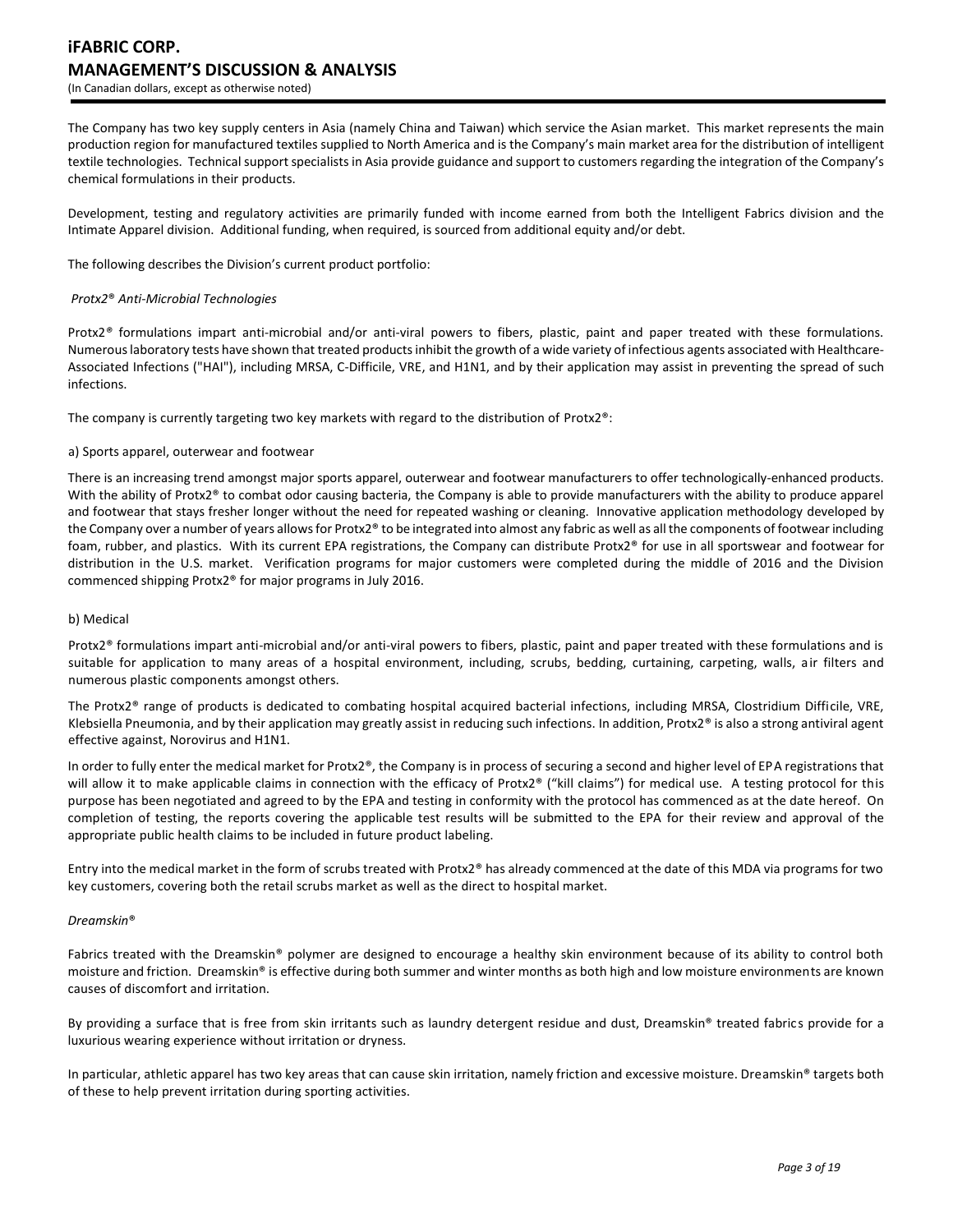# **iFABRIC CORP. MANAGEMENT'S DISCUSSION & ANALYSIS** (In Canadian dollars, except as otherwise noted)

The potential also exists for Dreamskin® to be marketed as a medical device for integration in clothing in order to aid sufferers of eczema, psoriasis and other types of irritating skin disorders. The friction caused by clothing is currently a major source of irritation for sufferers of such disorders and the ability of Dreamskin® to substantially reduce the amount of friction could serve as a useful tool to alleviate irritation.

In order to be marketed as a medical device Dreamskin® will need to be registered with the United States Food and Drug Administration ("FDA") as a medical device. Such registration may necessitate a clinical trial and the Company is currently consulting with its regulatory and industry experts regarding the best approach for conducting such a trial. Based on the information received by the Company to date, the cost of a clinical trial is estimated to be in the order of \$100,000 and the estimated completion period could be in the range of 18 to 36 months. The commencement date of the Company's FDA application for Dreamskin® as a medical device is not yet certain.

The roll-out of Dreamskin® to the market as a retail product has commenced via finished bedding and bathroom products treated with a combination of Dreamskin® and Protx2®, which has been supplied to a customer under a strategic production, sales and marketing agreement between IFTNA and the customer. The target market for these products is international hotel groups.

Dreamskin® is also currently being integrated into certain product offerings of the Company's Intimate Apparel Division and in particular intimate apparel and sleepwear. The market launch for initial product offerings containing Dreamskin® will be in respect of the spring 2017 season, with sales commencing in January of 2017.

### *Enguard*® *Insect Repellent Fabric*

Applying Enguard® to fabrics results in a highly effective and durable insect repellent. A major strength of Enguard® is that it is safe for children. Testing carried out by the London School of Hygiene and Tropical Medicine show Enguard® to have repelling power comparable to highconcentration DEET and significantly greater than any other natural insect repellents.

Application for regulatory approval of Enguard® by the US Environmental Protection Agency (the "EPA") is in process. Application will also be made to the Pest Management Regulatory Agency ("PMRA") division of Health Canada for approval of Enguard® for the Canadian market utilizing EPA data once the US EPA application has been completed. Whilst the timelines for regulatory approvals of Enguard® in the U.S. and Canada are not certain, a key customer for Enguard® will commence product development and testing of Enguard® apparel in January 2017 with the strategy of initially launching Enguard® products in international markets where regulatory approvals are far less stringent than that of the U.S. and Canada.

### UVtx™

Textiles infused with UVtx™ provides apparel with a built in ultraviolet ("UV") light blocker. The UVtx™ formulation contains both UV reflecting and UV absorption elements, giving apparel treated with UVtx™ the ultraviolet protection factor ("UPF") strength of up to UPF 60. This allows the wearer of UVtx™ treated apparel to enjoy permanent sun protection without the need to apply sprays or lotions to the area covered by the garment. Testing has shown that UVtx<sup>™</sup> treated textiles never lose efficacy.

Commercialization of UVtx™ commenced during the latter part of 2016 and the first products integrating UVtx™ will be in the market during the second quarter of 2017.

### FreshTx™

FreshTx™ is a state of the art odour-absorbing technology, which is easily infused into textile products. FreshTx™ offers permanent protection against odours without the need to use sprays or perfumes. FreshTx™ uses naturally-occurring elements for effective results that are non-toxic and safe. Extremely durable, once applied, the properties of FreshTx™ are renewed with each wash, and is effective even when wet.

Commercialization of FreshTx™ commenced during the latter part of 2016 and the first products integrating Fresh™ will be in the market during the second quarter of 2017.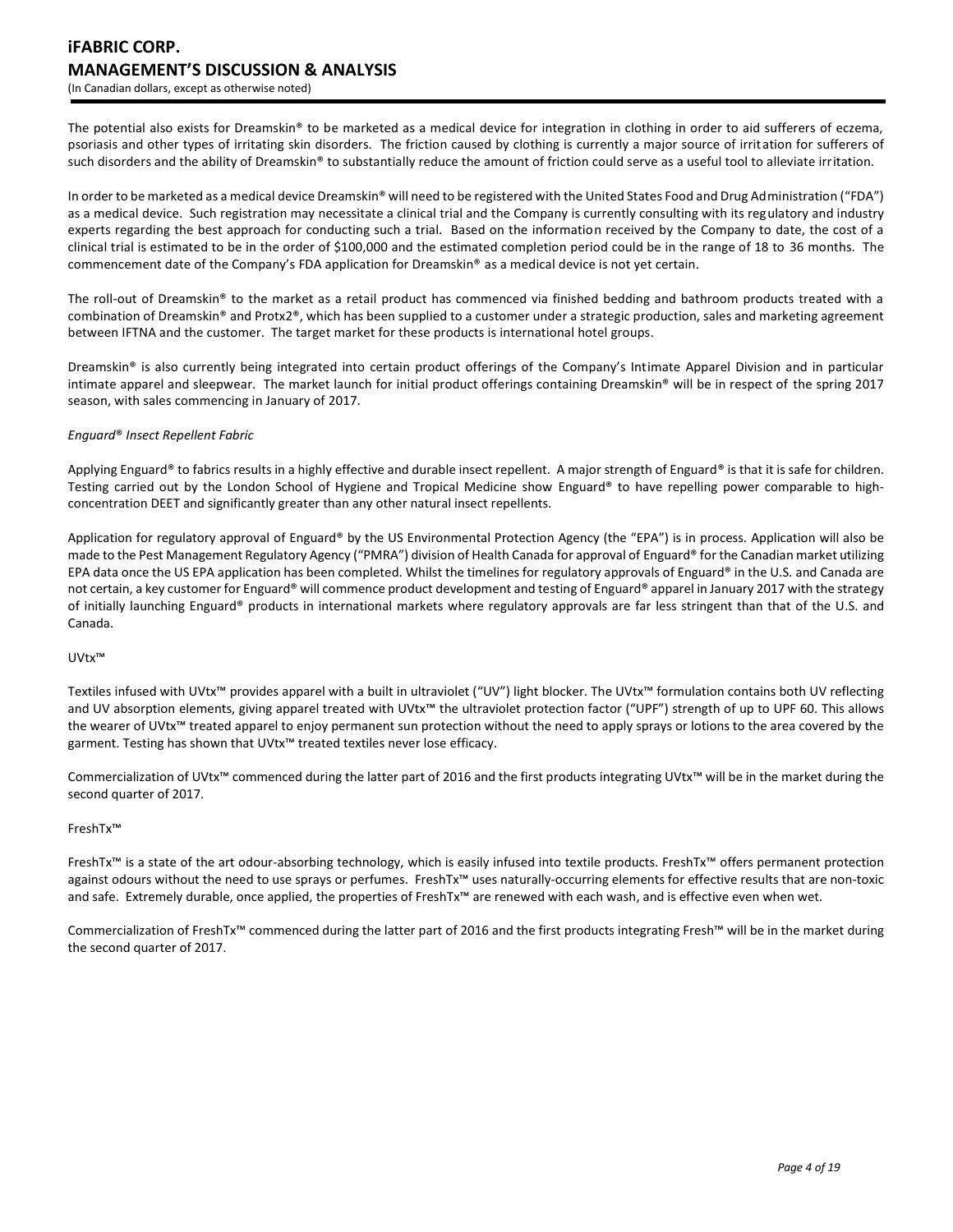### DryTx™

DryTx™ moisture wicking technology provides treated apparel with the ability to quickly draw moisture away from the skin and disperse perspiration across the fabric surface for faster evaporation.

The main attributes of DryTx™ are its abilities to:

- Wick moisture away from the skin;
- Provide for garments that will not feel heavy or damp even during periods of high exertion by the wearer;
- Provide for garments that create less skin chafe compared to wet fabrics;
- Provide for garments that dry quicker, thereby assisting the wearer in maintaining a more even body temperature;
- Allow for fabrics to retain their natural softness.

An additional significant attribute of DryTx<sup>™</sup> is its ability to be integrated into apparel in combination with the division's other product offerings, resulting in unique garments that provide superior performance characteristics for athletic apparel.

The first products integrating DryTx™ will be in the market during the second quarter of 2017.

#### RepelTX™

RepelTX™ is an environmentally friendly coating that is resistant to moisture. The RepelTX™ coating can be used on various surfaces including electronics and fabrics, which are then protected against water and moisture by simply treating them in a fluorinated solvent. The coating dries in just over one minute at room temperature, and it starts working immediately once set.

RepelTX™ offers the next generation in water repellency performance. RepelTX modifies fabric at the molecular level by permanently attaching hydrophobic 'hairs' to individual fibers that lift liquids, causing them to bead and roll right off the fabric surface. It features a hydrocarbon polymer which is both more ecologically friendly and economically smart compared to competing technologies. The result is a market leading performance, liquid repellency that is breathable, durable and fast drying.

A substantial body of testing carried out by the Company have shown that RepelTX™ and Protx2® work extremely well in conjunction with each other. Particularly in health care environments, the combination of water repellency and an antimicrobial allows for garments that repel liquids (for example, blood) and at the same time can kill bacteria. These combined attributes are optimal for the healthcare industry. The additional benefit to iFabric will be increased revenue from every sale involving a multiple of chemicals.

RepelTX™ was added to the division's product portfolio during fiscal 2016 and is commercially available for sale. As at the date of this MDA several key customers were in the process of testing RepelTX™. Initial sales of RepelTX™ are anticipated during fiscal 2017.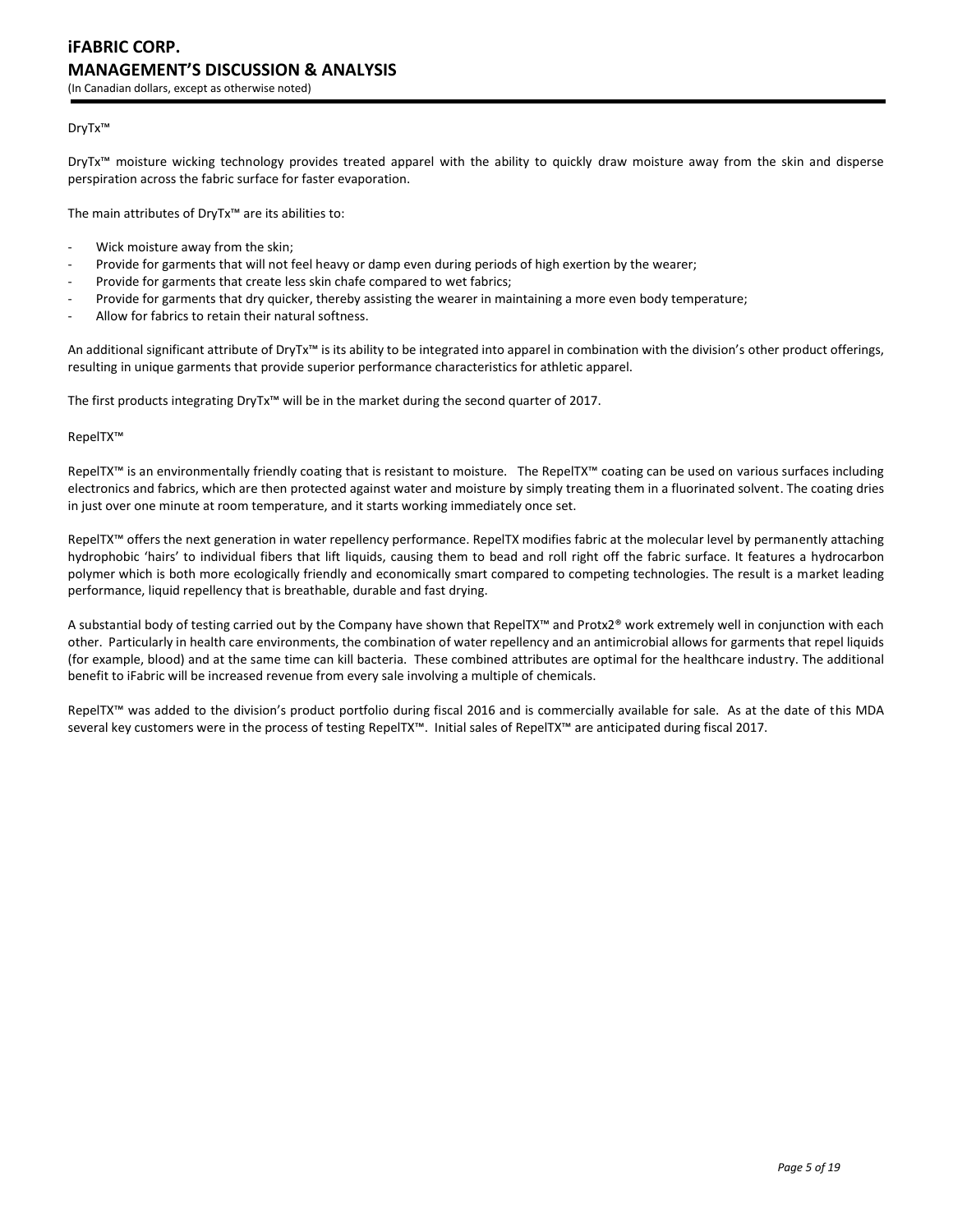# **SELECTED ANNUAL INFORMATION**

The following table sets forth selected annual consolidated statement of earnings (loss) information and balance sheet data for each of the last five fiscal years.

| For the year ended and as at September 30,              | 2016       | 2015       | 2014       | 2013       | 2012       |
|---------------------------------------------------------|------------|------------|------------|------------|------------|
| <b>Income Statement Data</b>                            |            |            |            |            |            |
| Revenue                                                 | 13,570,365 | 13,074,848 | 13,021,482 | 8,165,983  | 6,074,766  |
| Net earnings (loss) attributable to common shareholders | (373, 977) | (109, 837) | 542,214    | (144, 556) | (218, 680) |
| Net earnings (loss) per common share                    |            |            |            |            |            |
| Basic                                                   | (0.014)    | (0.004)    | 0.021      | (0.006)    | (0.009)    |
| Diluted                                                 | (0.014)    | (0.004)    | 0.020      | (0.006)    | (0.009)    |
|                                                         |            |            |            |            |            |
| <b>Balance Sheet Data</b>                               |            |            |            |            |            |
| Total assets                                            | 12,296,093 | 11,928,359 | 11,559,443 | 9,154,711  | 8,454,058  |
| Total non-current financial liabilities                 | 1,893,809  | 1,408,893  | 1,952,287  | 2,084,741  | 2,801,891  |
| Cash dividends declared                                 |            |            |            |            |            |

### **Three Year Overview**

A discussion of the significant factors which have caused variations in the results of operations over the three most recently completed fiscal years is set out below. The selected financial information set out in this MD&A is not exhaustive and should be read in conjunction with the Company's 2016 audited consolidated financial statements and notes thereto.

### **Revenue**

The amount of revenue reported in 2016 increased by 4%, as opposed to a nominal increase in 2015, and an increase of 59% in 2014, as compared to each of the immediately preceding fiscal years.

Revenue increased overall by \$495,517 in 2016 versus 2015. The primary source of the increase in revenue in fiscal 2016 was highs sales in the Company's Intelligent Fabrics operating segment, which saw revenues increase from \$679,298 in 2015 to \$2,181,527 in 2016, representing an increase of \$1,502,229 or 221%. The majority of the increase in revenue in this segment occurred in the fourth quarter of 2016 as a result of the division integrating its products into full scale manufacturing with some of its key clients. The overall increase in consolidated revenue in 2016 was offset by lower revenues in the Intimate Apparel segment. The Company's Intimate Apparel operating segment decreased its sales in Canada, the U.S., and the U.K. by 34%, 15%, and 8% respectively, when expressed in their transactional currencies. However, as the majority of the Company's revenues are transacted in U.S. dollars, a weakened Canadian dollar vis-à-vis the U.S. dollar in 2016 largely offset lower sales in the United States, relative to 2015.

Revenue remained relatively unchanged in 2015 in comparison to 2014. However, there are a number of variables, both internal and external, which have contributed to 2015 revenue remaining relatively unchanged from the prior year. The Company's Intimate Apparel operating segment increased its sales in Canada by approximately 26%, but sales in both the United States and United Kingdom decreased, when expressed in their transactional currencies, by approximately 10% in the U.S and 9% in the U.K. A weakened Canadian dollar vis-à-vis the U.S. dollar and the British pound sterling in 2015 largely offset lower sales in foreign currencies, relative to 2014. During 2015, the Intelligent Fabrics division remained in a bulk trial phase, in terms of integrating its products into production cycles for its client base, and accordingly, revenues in this operating segment represented approximately 5% of the Company's overall consolidated revenues.

In 2014, the 59% increase in revenue was mostly attributable to a full year of sales of the Company's newly introduced intimate apparel programs, which had only begun selling midway through fiscal 2013. During 2014, sales in the Intimate Apparel segment of these new apparel and sleepwear products constituted approximately 38% of overall sales within that operating segment. The increase in revenue in 2014 was also attributable to the commencement of bulk trial programs within the Intelligent Fabrics operating segment.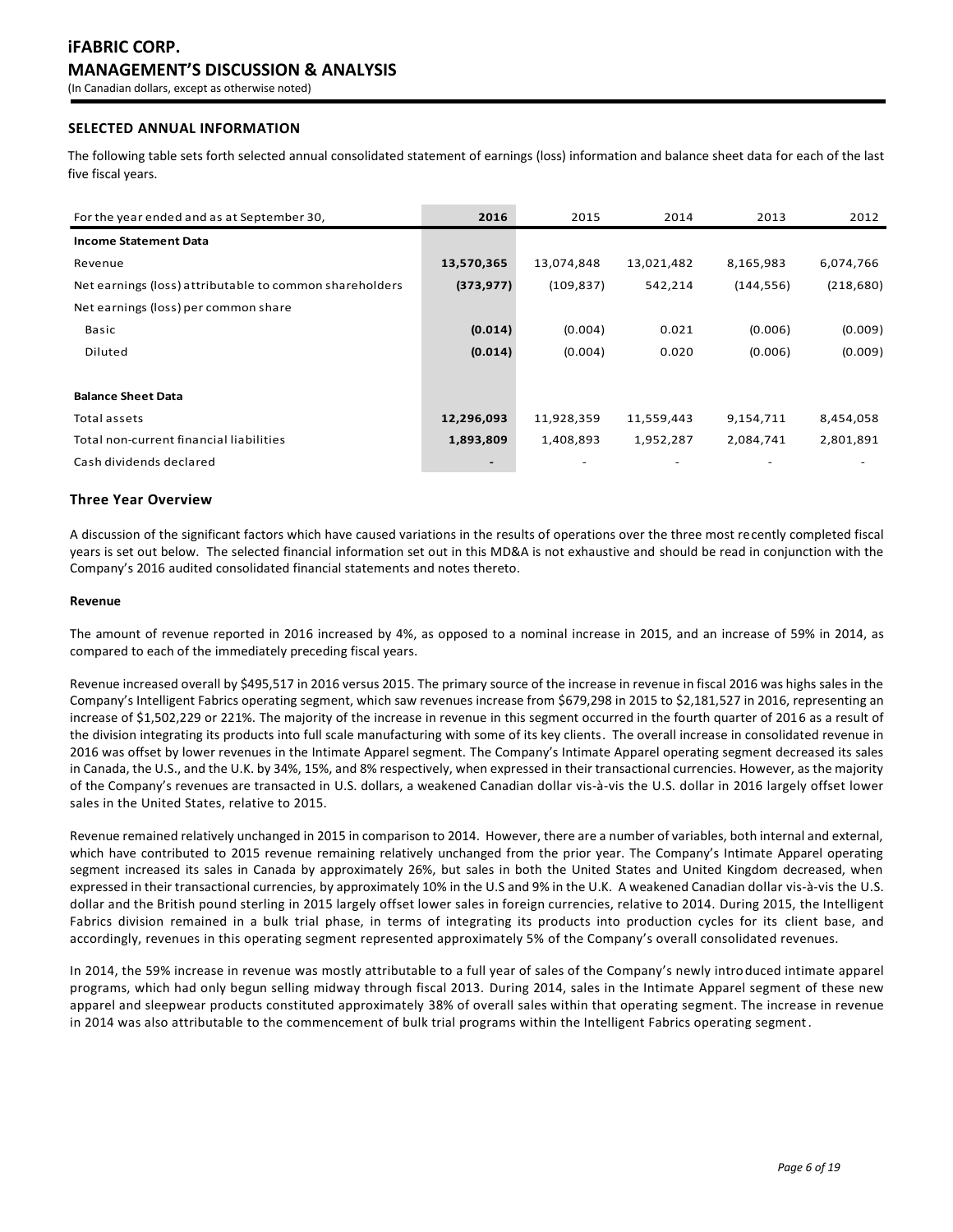### **Net Earnings (Loss)**

Net loss attributable to common shareholders of the Company was \$373,977 in 2016, compared with a net loss of \$109,837 in 2015 and a net earnings of \$542,214 in 2014. There are a number of variables that contributed to the Company's increase in net loss from 2015 to 2016. While revenue overall increased by 4% in 2016 versus 2015, gross profit percentage and gross profit dollars decreased. The primary reasons for the decrease in gross profit was the product sales mix, with heavier emphasis on textile finishing products in the Intelligent Fabrics segment than sleepwear and accessories in the Intimate Apparel segment. Another primary reason was higher inventory costs from a weakening Canadian dollar relative to the U.S. dollar. The larger net loss in 2016 was also attributable to foreign exchange losses in the amount of \$122,534 in 2016 as opposed to gains of \$397,243 in 2015, which were largely the result of the British Pound Sterling weakening after the U.K.'s departure from the European Union. Another major factor in the increase in net loss from 2015 to 2016 was a non-recurring impairment loss of \$126,710 recorded in 2016 with respect to deposits paid to a supplier of the Company.

While revenues in 2015 remained relatively consistent overall compared to 2014, there was a reduction in gross profit percentage and gross profit dollars, mainly due to changes in product sales mix and increased clearances of older seasonal goods, at lower margins, during the year in the Company's Intimate Apparel business segment. As discussed above, the relatively unchanged revenues and decreased gross profits were largely offset by a weakened Canadian dollar in 2015 relative to 2014. The reduction in net earnings in 2015 was also the result of increased selling, general and administrative costs in both the Intimate Apparel and Intelligent Fabrics operating segments. Within the Intimate Apparel segment, the Company increased its staffing costs for the purposes of developing and supporting a new line of sleepwear products. In the Intelligent Fabrics segment, the Company increased its travel, regulatory and testing costs to facilitate future growth of existing products, as well as the launch of new products. During 2015, share-based compensation costs increased by \$164,677 compared to 2014. The reduced sales transacted in foreign currencies, lower gross profits and increased selling, general and administrative costs have been largely offset by gains on foreign currency translation that the Company recorded with respect to its financial assets and liabilities held in foreign currencies.

In 2014, net earnings attributable to the Company's common shareholders was \$542,214 versus a net loss of \$144,556 in 2013. The increase in net earnings of \$686,770 was largely attributable to an increase in revenue in the Intimate Apparel segment from a full fiscal year of sales of the Company's latest line of intimate apparel and sleepwear, as discussed in the "revenue" section above. In addition, gross profitsincreased by \$2,177,091 to \$6,707,580 in 2014 from \$4,530,489 in 2013. Gross profit percentage decreased in 2014 to 52% from 55% in 2013, as the newly introduced line of products carried lower margins than the Intimate Apparel segment's existing line of accessories. During 2014, selling, general and administrative costs increased in both Intimate Apparel and Intelligent Fabrics operating segments for the purposes of supporting new and future programs within their respective divisions. The other significant factors that contributed to the increase in net earnings in 2014 were lower share-based compensation costs than in 2013, as well as an impairment loss in the amount of \$300,253 recorded in 2013 which was a non-recurring loss.

Key factors which have caused variations in the Company's financial position over the three most recently completed fiscal years include:

### **Changes in non-current financial liabilities**

During fiscal 2016, the Company increased its bank loan payable by agreeing to a readvancement of \$560,000 with the existing lender to renovate and retrofit its head office premises. These proceeds are the primary reason for the increase in non-current liabilities in 2016 versus 2015. Prior to the current financial year, the Company had reduced its non-current liabilities over several successive financial years, utilizing cash generated from operations and cash raised in a private placement of common shares in fiscal 2014. Specifically, the Company had gradually reduced the principal amount of its long-term bank loan payable (prior to the readvancement in fiscal 2016) and has also repaid a portion of amounts due to related parties of the Company.

### **Issuance of Capital Stock**

During fiscal 2014, the Company issued common shares in a private placement for net cash proceeds of \$1,430,288. The equity financing was done primarily to facilitate investments in working capital and to finance additional selling, general and administrative costs needed to support future growth.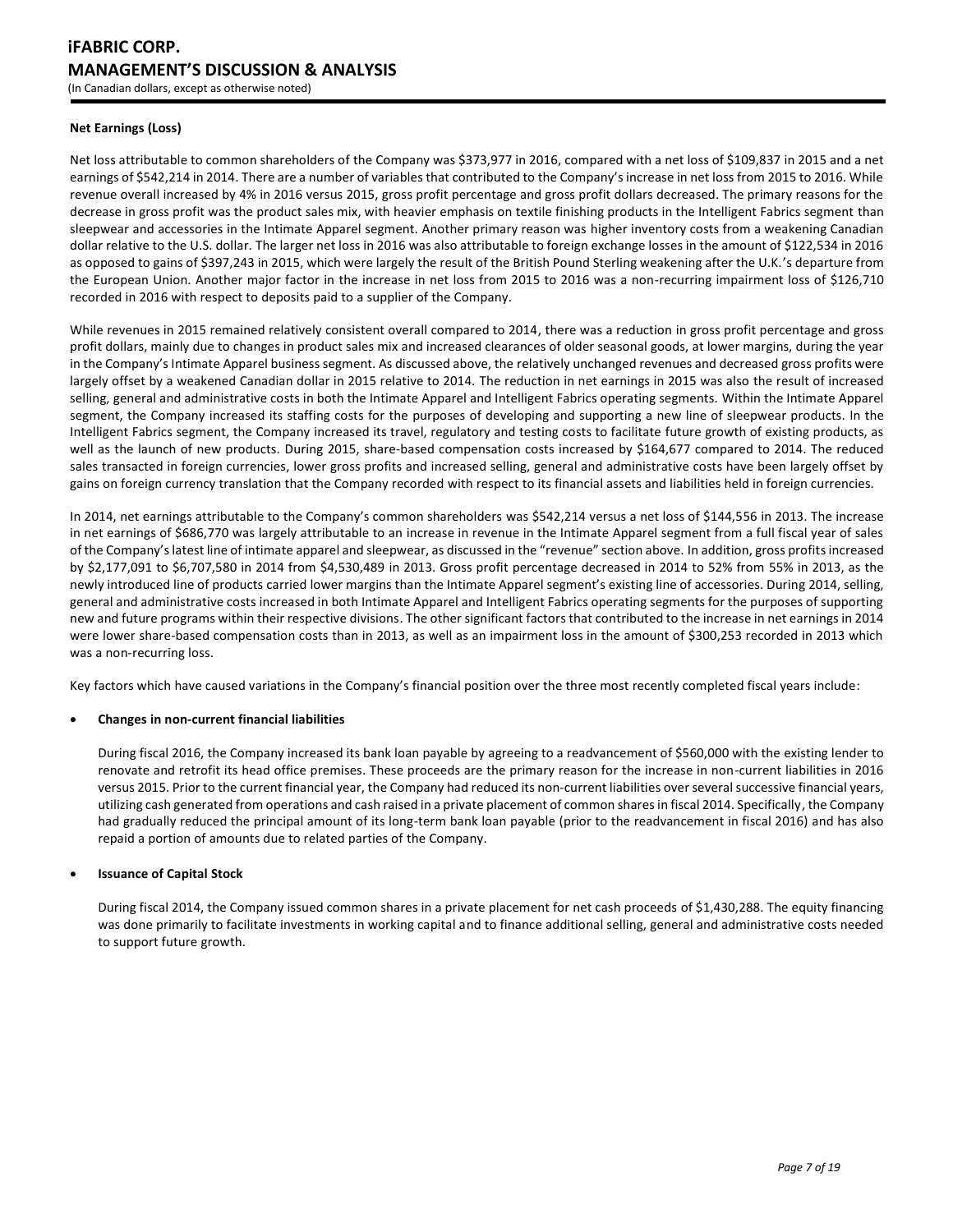# **RESULTS OF OPERATIONS**

The following table sets forth the Company's consolidated statements of earnings (loss) and comprehensive earnings (loss):

| For the year ended September 30,                                       | 2016       | 2015       |
|------------------------------------------------------------------------|------------|------------|
| <b>REVENUE</b>                                                         | 13,570,365 | 13,074,848 |
| <b>COST OF SALES</b>                                                   | 7,264,692  | 6,604,018  |
| <b>GROSS PROFIT</b>                                                    | 6,305,673  | 6,470,830  |
| <b>EXPENSES</b>                                                        |            |            |
| Selling, general and administrative costs                              | 6,097,935  | 6,042,353  |
| Interest on operating line                                             | 28,116     | 16,451     |
| Interest on long-term debt                                             | 42,451     | 43,077     |
| Amortization of property, plant and equipment                          | 56,597     | 39,133     |
| Amortization of deferred development costs                             | 161,465    | 161,465    |
|                                                                        | 6,386,564  | 6,302,479  |
| <b>EARNINGS (LOSS) FROM OPERATIONS</b>                                 | (80, 891)  | 168,351    |
| <b>OTHER EXPENSES (INCOME)</b>                                         |            |            |
| Share-based compensation                                               | 118,402    | 493,351    |
| Loss (gain) on foreign exchange                                        | 122,534    | (397, 243) |
| <b>Impairment Loss</b>                                                 | 126,710    |            |
| Sundry income                                                          |            | (9, 546)   |
|                                                                        | 367,646    | 86,562     |
| <b>EARNINGS (LOSS) BEFORE INCOME TAXES</b>                             | (448, 537) | 81,789     |
| PROVISION FOR (RECOVERY OF) INCOME TAXES                               |            |            |
| Current                                                                | 21,342     | 455,685    |
| Deferred                                                               | (99, 717)  | (266, 689) |
|                                                                        | (78, 375)  | 188,996    |
| NET EARNINGS (LOSS) AND COMPREHENSIVE EARNINGS (LOSS)                  | (370, 162) | (107, 207) |
| NET EARNINGS (LOSS) AND COMPREHENSIVE EARNINGS (LOSS) ATTRIBUTABLE TO: |            |            |
| iFabric Corp. shareholders                                             | (373, 977) | (109, 837) |
| Non-controlling interest                                               | 3,815      | 2,630      |
|                                                                        | (370, 162) | (107, 207) |
| <b>LOSS PER SHARE</b>                                                  |            |            |
| Basic                                                                  | (0.014)    | (0.004)    |
| Diluted                                                                | (0.014)    | (0.004)    |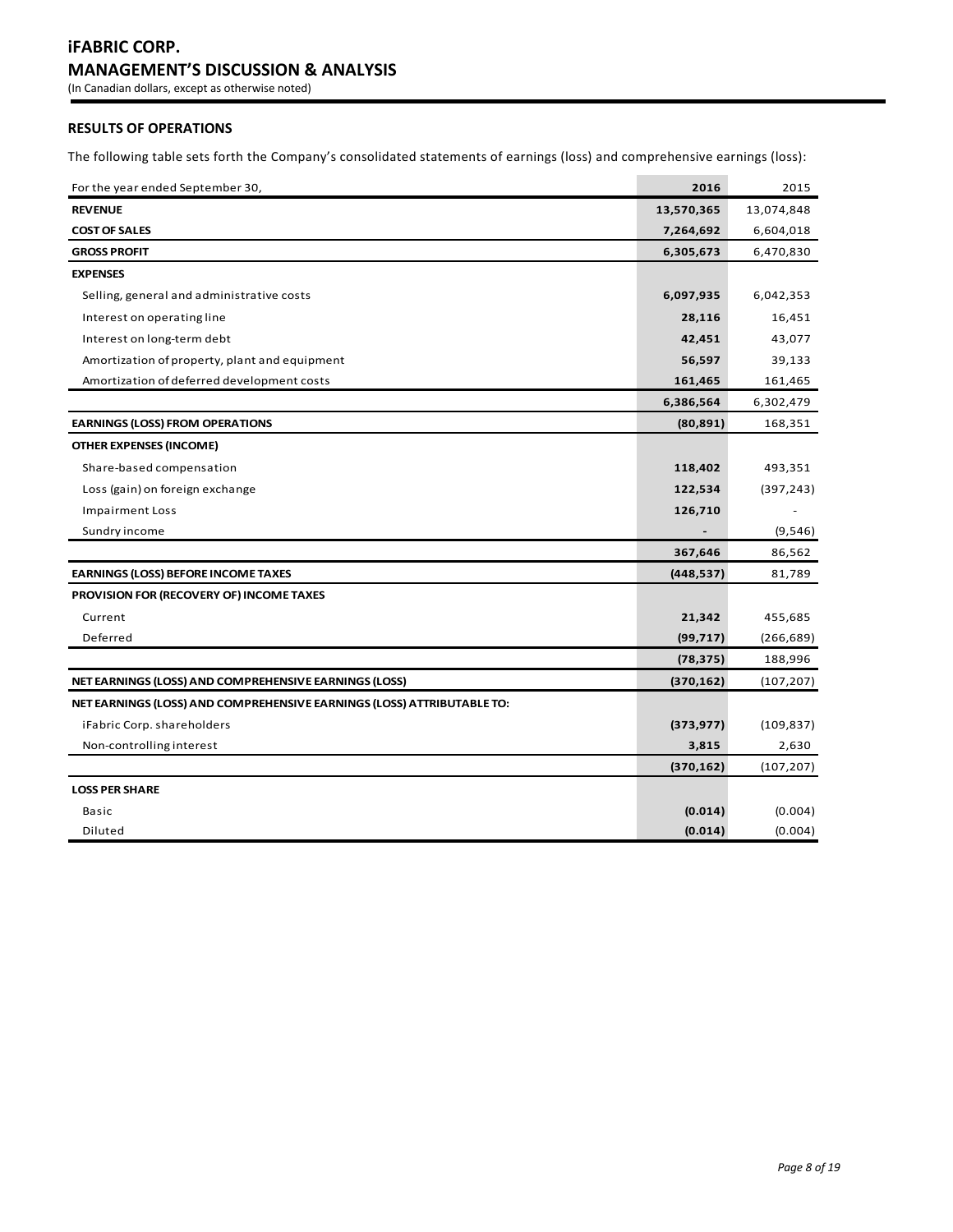(In Canadian dollars, except as otherwise noted)

# **SELECTED OPERATING SEGMENT DATA**

|                                     |            |               |          | Corporate                |              |
|-------------------------------------|------------|---------------|----------|--------------------------|--------------|
|                                     | Intimate   | Intelligent   | Other    | Items and                |              |
| <b>Operating Segments 2016</b>      | Apparel    | Fabrics       | Segments | Eliminations             | Consolidated |
| External revenues                   | 11,272,334 | 2,181,527     | 116,504  | $\qquad \qquad -$        | 13,570,365   |
| Earnings (loss) before income taxes | 57,876     | (628, 617)    | 16,881   | 105.323                  | (448, 537)   |
|                                     |            |               |          |                          |              |
|                                     |            |               |          | Corporate                |              |
|                                     | Intimate   | Intelligent   | Other    | Items and                |              |
| <b>Operating Segments 2015</b>      | Apparel    | Fabrics       | Segments | Eliminations             | Consolidated |
| External revenues                   | 12,298,361 | 679.298       | 97.189   | $\overline{\phantom{a}}$ | 13,074,848   |
| Earnings (loss) before income taxes | 1,670,582  | (1, 292, 029) | 12,881   | (309, 645)               | 81,789       |

### **Revenue**

Revenue increased by \$495,517 to \$13,570,365 in 2016 from \$13,074,848 in 2015. With respect to reportable operating segments of the Company, revenue decreased by 8% or \$1,026,027 in its Intimate Apparel segment and revenue increased by 221% or \$1,502,229 in its Intelligent Fabrics segment.

Revenue increased by 4% overall in 2016 compared to 2015. However, there are a number of variables, both internal and external, which have contributed to the increased revenue from the prior year. The Company's Intimate Apparel operating segment decreased its sales by approximately 34% in Canada, 15% in the U.S., and 8% in the U.K., when expressed in their transactional currencies. The majority of the Company's revenues are generated in U.S. dollars. A weakened Canadian dollar vis-à-vis the U.S. dollar in 2016 translated foreign currency revenues into higher amounts when expressed in Canadian dollars, relative to 2015. This foreign exchange impact significantly offset the decrease in U.S. dollar sales in the Intimate Apparel division. During the latter half of 2016, the Intelligent Fabrics division commenced large-scale integration of its product offerings into the manufacturing processes of some of its major clients, resulting in a significant increase in revenue in this segment and representing one of the major reasons for the overall increase in revenue in 2016 compared to 2015. Revenue in this operating segment increased from 5% to 16% of overall consolidated revenue.

# **Gross profit**

Gross profit as a percentage of revenue decreased to 46% in 2016 from 49% in 2015. The decrease in gross profit percentage is primarily due to the sales mix of products. In the Intimate Apparel segment, the sales mix featured a higher proportion of seasonal intimate apparel and sleepwear, which typically carry lower margins than accessories. The consolidated sales mix also changed in 2016, as there was a higher proportion of textile finishing products sold within the Intelligent Fabric segment, which currently carry lower margins than products in the Intimate Apparel segment. Gross profit percentage was also lower in 2016 than in 2015 due to the effect of the U.S. dollar strengthening against the Canadian dollar, resulting in higher inventory costs when expressed in Canadian dollars. Gross profit in dollars decreased by 3% or \$165,157 to \$6,305,673 in 2016 from \$6,470,830 in 2015. The decrease in gross profit dollars is largely attributable to a reduced gross profit percentage, for the reasons discussed above. Similar to the changes in revenue in 2016 versus 2015, as discussed above in the section entitled "Revenue", reduced sales transacted in foreign currencies in 2015, which contributed to a decrease in gross profit dollars, were partially offset by a weakened Canadian dollar relative to the U.S. dollar.

# **Selling, general and administrative costs**

In 2016, selling, general and administrative costs increased by 1% or \$55,582 to \$6,097,935 from \$6,042,353 in 2015. In the Intimate Apparel operating segment, the Company decreased its overall selling, general, and administrative costs as it transferred a large portion of its New York selling and design team costs to its Head Office in Canada. In the Intelligent Fabrics segment, the Company increased its travel, regulatory and testing costs to facilitate growth of existing products, as well as the launch of new products. Although selling, general and administrative costs have generally remained similar year over year, some of the overall increase is the result of the Canadian dollar weakening in 2016 against the U.S. dollar, since many of the Company's overhead expenses are paid for in U.S. dollars.

### **Interest Expense**

Interest expense during 2016 was \$70,567 compared to \$59,528 during 2015. The Company's interest expense on its long-term debt was lower in 2016 than in 2015, as it carried a smaller average principal balance of its bank loan payable for the year. However, the interest on the long-term debt increased in the final quarter of 2016 as the Company was readvanced an amount of \$560,000. Interest costs on the Company's operating line of credit were higher in 2016 than in 2015 due to a higher average bank indebtedness balance.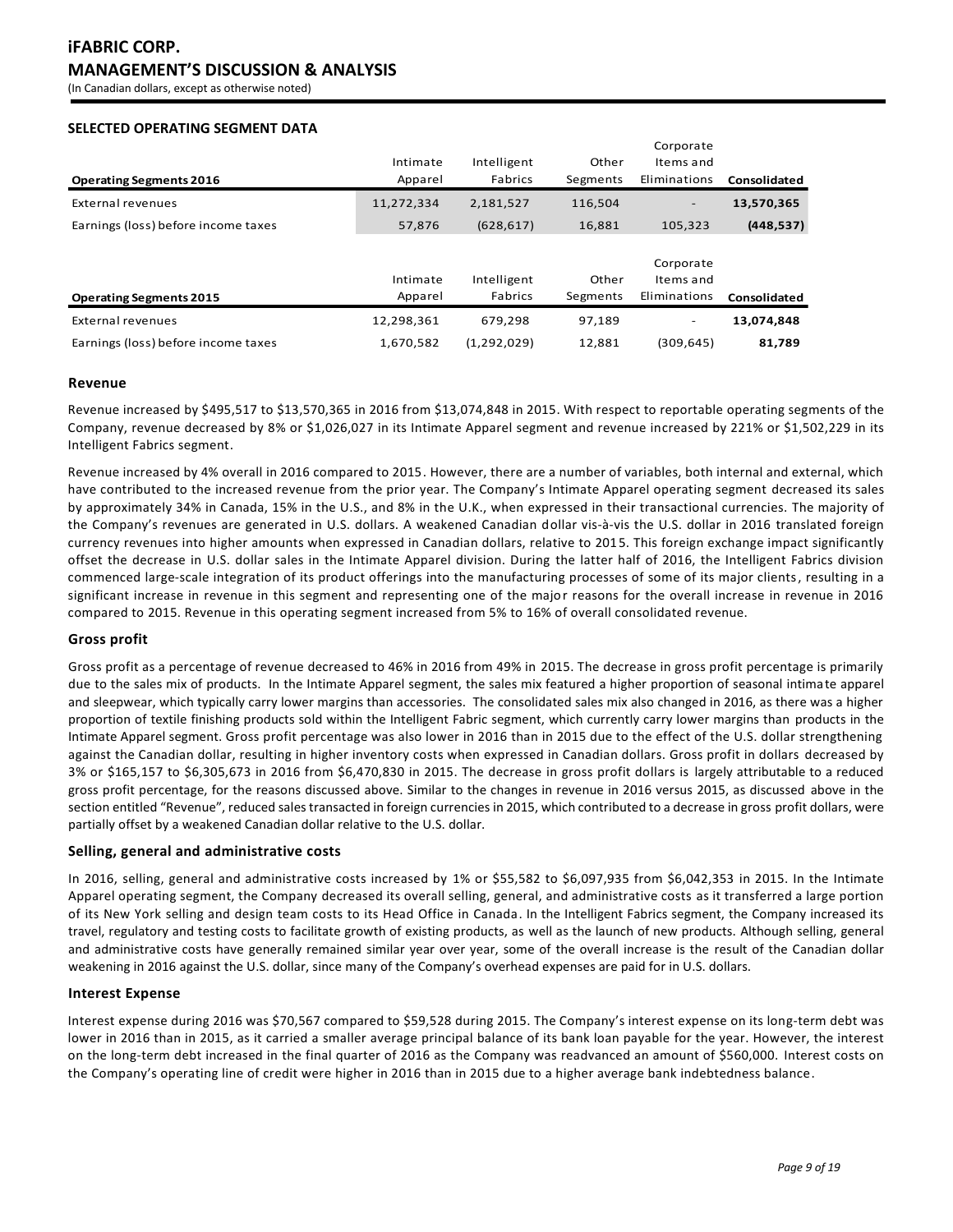### **Amortization**

Amortization of the Company's property, plant and equipment and deferred development costs totaled \$218,062 during 2016 compared to \$200,598 during 2015. The increase is attributable to the Company investing in capital assets at its head office during 2016 and recording amortization expense on these new capital assets.

### **Share-based compensation**

Share-based compensation costs in 2016 were \$374,949 lower than in 2015. The decrease in share-based compensation costs is mostly attributable to a grant of stock options to a newly appointed director of the Company in 2015, which vested immediately, and were expensed in accordance with the Company's accounting policies on share-based payments.

### **Loss (gain) on foreign exchange**

In 2016, the Company's loss on foreign exchange was \$122,534 versus a gain of \$397,243 in 2015. This change is the result of a significant weakening of the British pound sterling against the Canadian dollar during 2016, as well as the fact that the U.S. dollar did not strengthen against the Canadian dollar as significantly in 2016 as it did in 2015. While the U.S. dollar did strengthen against the Canadian dollar during the first half of fiscal 2016, it generally weakened in the second half, negating much of the effect that the U.S dollar's exchange rate against the Canadian dollar had on the Company's financial statements. The Company translated its foreign currency-denominated financial assets and liabilities at each reporting period and realized foreign currency losses in 2016 rather than gains in 2015, with the overall reduction in net earnings before tax totaling \$519,777.

### **Provision for (recovery of) income taxes**

The Company's total recovery of income taxes in 2016 was \$78,375, compared to a provision for income tax of \$188,966 in 2015. Included in the earnings before income taxes for 2016 are certain non-deductible items for tax purposes. Specifically, a decrease in 2016 from 2015 in share-based compensation by \$374,949 is the main reason for the change in the Company's effective income tax rate.

### **Net loss**

Net loss attributable to iFabric's shareholders during 2016 was \$373,977 (\$0.014 per share, basic and diluted) compared to net loss of \$109,837 in 2015 (\$0.004 basic earnings per share, basic and diluted). The increase in net loss in 2016 from 2015 is mostly attributable to a decrease in gross profit of \$165,157, the \$519,777 difference in foreign exchange gains (losses) from 2015 to 2016, and an impairment loss of \$126,710 in 2016. The impact of these changes was partially offset by lower share based compensation costs in 2016 versus 2015.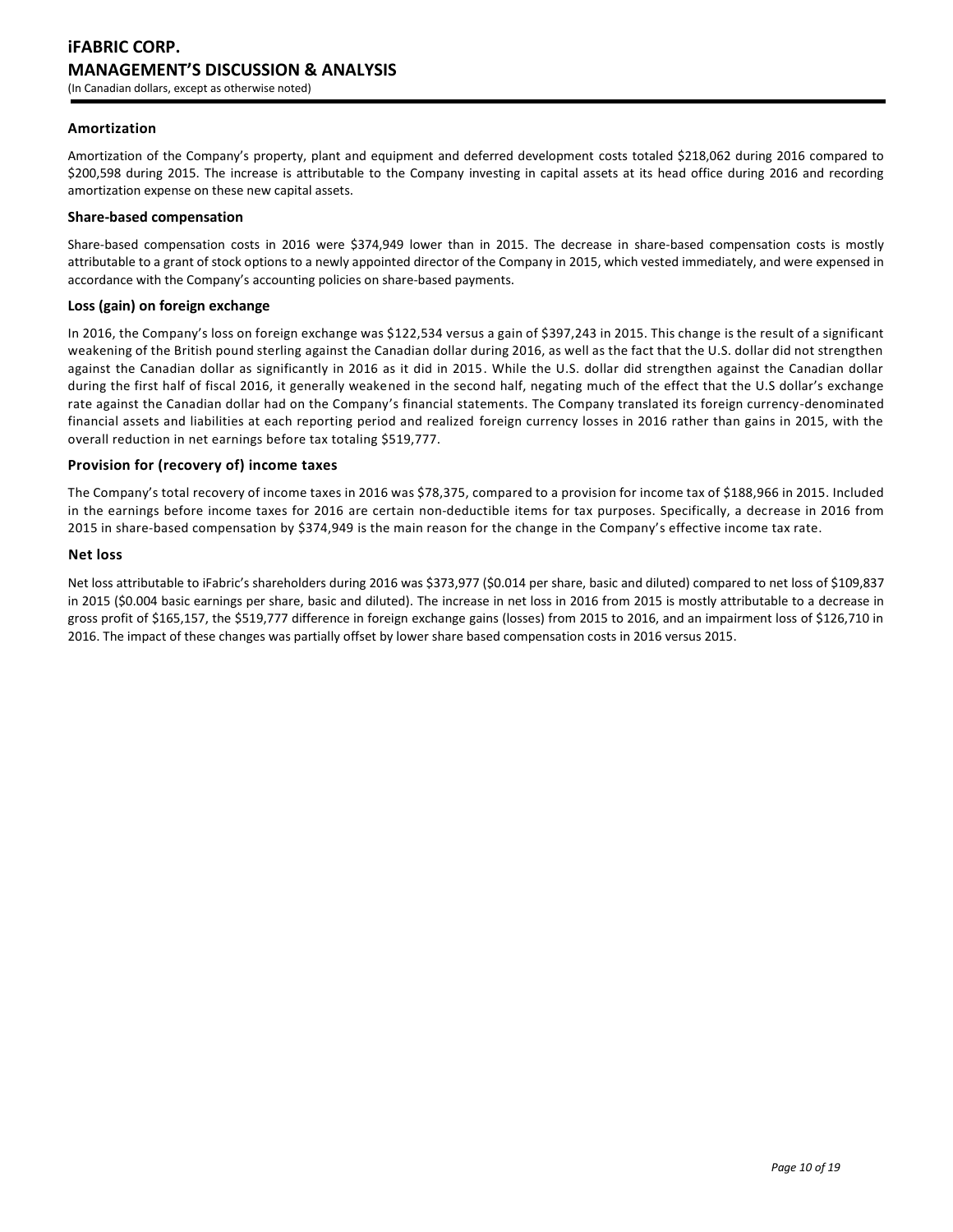# **SEASONALITY AND QUARTERLY FLUCTUATIONS**

The Company's business is seasonal and results of operations for any interim period are not necessarily indicative of results of operations for the full fiscal year. Generally, the Company has experienced a higher level of revenues in the third quarter, compared to other quarterly periods, largely in part to its intimate apparel operating segment, which usually realizes a higher level of sales in the months of April to June, as its retail customers begin to increase their respective purchases in anticipation of larger retail sales in the summer months.

All quarterly results and figures, and their related discussion topics, are unaudited.

# **SUMMARY OF QUARTERLY RESULTS**

| Fiscal 2016                                             | Q1         | Q <sub>2</sub> | Q <sub>3</sub> | Q4         |
|---------------------------------------------------------|------------|----------------|----------------|------------|
| Revenue                                                 | 3,329,010  | 3,072,027      | 2,999,317      | 4,170,011  |
| Net earnings (loss) attributable to common shareholders | 39,588     | (324, 657)     | (121, 653)     | 32,745     |
| Net earnings (loss) per common share                    |            |                |                |            |
| Basic                                                   | 0.002      | (0.013)        | (0.005)        | 0.001      |
| Diluted                                                 | 0.001      | (0.013)        | (0.005)        | 0.001      |
|                                                         |            |                |                |            |
| Fiscal 2015                                             | Q1         | Q <sub>2</sub> | Q <sub>3</sub> | Q4         |
| Revenue                                                 | 3,042,404  | 3,251,478      | 3,700,502      | 3,080,464  |
| Net earnings (loss) attributable to common shareholders | (160, 905) | 126,333        | 206,806        | (282, 071) |
| Net earnings (loss) per common share                    |            |                |                |            |
| Basic                                                   | (0.006)    | 0.005          | 0.008          | (0.011)    |
| Diluted                                                 | (0.006)    | 0.005          | 0.008          | (0.011)    |

#### **2016 FOURTH QUARTER RESULTS COMPARED WITH 2015 FOURTH QUARTER RESULTS**

#### **Revenue**

Revenue during Q4 2016 increased by 35% or \$1,089,547 to \$4,170,011 from \$3,080,464 during Q4 2015. The increase in revenue is largely attributable to full large scale shipments of product offerings in the Intelligent Fabrics segments to some of its key clients. Q4 2016 revenue in the Intelligent Fabrics segment increased by \$1,167,611 compared to Q4 2015. The increased revenue in the Intelligent Fabrics operating segment was marginally offset by decreased revenues in the Intimate Apparel segment, mainly due to the timing of shipments at the beginning and end of the quarter.

### **Gross profit**

Gross profit as a percentage of revenue during Q4 2016 declined to 38% from 40% in Q4 2015. The decrease in gross profit percentage is mostly attributable to the product sales mix in Q4 2016, which had a greater amount of textile finishing sales compared to Q4 2015. During Q4 2016, sales of textiles finishing products in the Intelligent Fabrics segment carried lower margins than sales of sleepwear and accessories in the Intimate Apparel segment, resulting in lower gross profit as a percentage compared to Q4 2015.Gross profit in dollars during Q4 2016 increased by 30% or \$372,740 to \$1,600,681 from \$1,227,941 in Q4 2015. The increase in gross profit in dollars is attributable to increased revenue as discussed above.

### **Selling, general and administrative costs**

Selling, general and administrative costs during Q4 2016 decreased by 18% or \$297,908 to \$1,353,283 from \$1,651,191 in Q4 2015. The decrease is largely attributable to listing fees and legal expenses associated with the Company's graduation from the TSX Venture Exchange to the TSX. These fees were incurred in September 2015 were non-recurring. The decrease is also largely attributable to a reduction in the cost of design personnel in the Intimate Apparel segment, as the Company shifted ope rations away from its New York office and to its head office in Markham, Ontario, resulting in overall cost savings.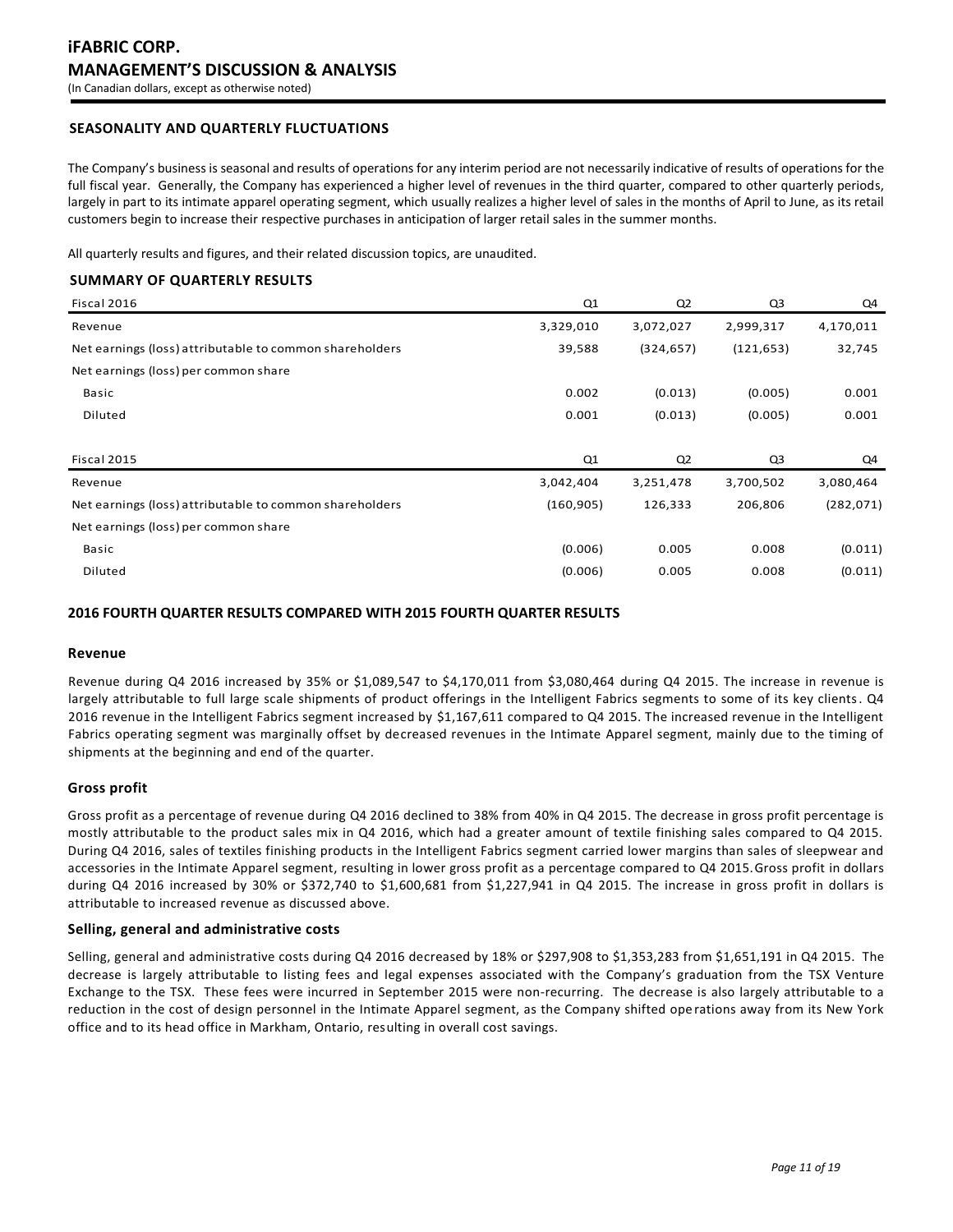### **Interest expense**

Interest expense during Q4 2016 was \$26,337 compared to \$10,292 during Q4 2015. The increase was mainly attributable to the Company carrying a higher long-term bank loan balance after it was readvanced an amount of \$560,000. The Company also carried a higher operating bank loan balance during Q4 2016 than Q4 2015.

### **Amortization**

Amortization of the Company's property, plant and equipment and deferred development costs totaled \$58,369 during Q4 2016 compared to \$50,152 during Q4 2015. The increase is attributable to the Company recording amortization in Q4 2016 on additions to property and equipment at its head office.

### **Net earnings (loss)**

Net earnings attributable to iFabric's shareholders during Q4 2016 was \$32,745 (\$0.001 per share, basic and diluted) compared to a net loss of \$282,071 (\$0.011 per share, basic and diluted) during Q4 2015.

### **OVERVIEW OF CONSOLIDATED STATEMENTS OF FINANCIAL POSITION**

The Company's cash balance increased to \$1,260,213 as at September 30, 2016 from \$852,016 as at September 30, 2015. The increase in cash is mainly attributable to the Company reducing its inventories as well as from cash generated from financing activities, specifically a readvancement of \$560,000 on its long-term bank loan payable and from utilization of its revolving credit facility.

Total accounts receivable at the end of 2016 was \$2,830,179 compared to \$2,143,066 at the end of 2015.

Total inventories decreased by \$1,175,024 to \$3,531,402 at the end of 2016 from \$4,706,426 at the end of 2015. The decrease is largely attributable to increased efficiencies with regards to storing and warehousing merchandise, resulting in a higher inventory turnover rate and a lower amount of inventories carried throughout the quarter.

Property, plant and equipment at the end of 2016 totaled \$2,938,651 compared to \$2,487,880 at the end of 2015. The Company's investment in property, plant and equipment totaled \$515,308 and disposals totaled \$7,940. The Company did not invest in or d ispose of property, plant and equipment in 2015.

Deferred development costs decreased to \$436,706 at the end of 2016 from \$598,171 at the end of 2015. The decrease is attributed to amortization of deferred development costs for products commercially available for sale during 2016.

Deferred income taxes increased to \$820,000 at the end of 2016 from \$720,283 at the end of 2015. The increase is mostly attributable to non-capital losses incurred in the Company's Intelligent Fabrics operating segment during the first three quarters of 2016.

Total liabilities at the end of 2016 were \$583,494 higher than at the end of 2015. The Company increased its liabilities mainly with respect to its bank operating line and long-term bank loan payable. The increase in total liabilities was partially offset by a decrease in accounts payable and accrued liabilities.

### **LIQUIDITY, CASH FLOWS AND CAPITAL RESOURCES**

The Company is subject to risks including, but not limited to, the potential inability to raise additional funds through debt and/or equity financing to support the Company's development and continued operations, and to meet the Company's liabilities and commitments as they come due.

The Company's capital resources include a bank operating line, long-term debt, and equity attributable to the Company's shareholders.

#### **Bank Operating Line**

One of the Company's subsidiaries has a demand operating loan with a tier one Canadian bank available to a maximum of \$2,000,000, against which \$889,903 was outstanding as at September 30, 2016 (September 30, 2015 - nil). The loan facility bears interest at the bank's prime lending rate plus 1.75%. The purpose of the credit facility is to provide for ongoing operating requirements including the financing of accounts receivable and inventories. The facility is secured by General Security Agreements covering all the assets of two subsidiary companies, their accounts receivable insurance, an assignment of their fire insurance, and a guarantee in the amount of \$1,000,000 from a third subsidiary of the Company. In addition, the Company has credit card facilities amounting to \$50,000 Canadian dollars and \$25,000 U.S. dollars, which are subject to the same security arrangements. Subsequent to September 30, 2016, the interest rate on the loan facility was amended to equal the bank's prime rate plus 0.90%.

#### **Long-term Debt**

One of the Company's subsidiaries has a bank loan, payable in monthly principal payments of \$10,000 plus interest, bearing interest at the bank's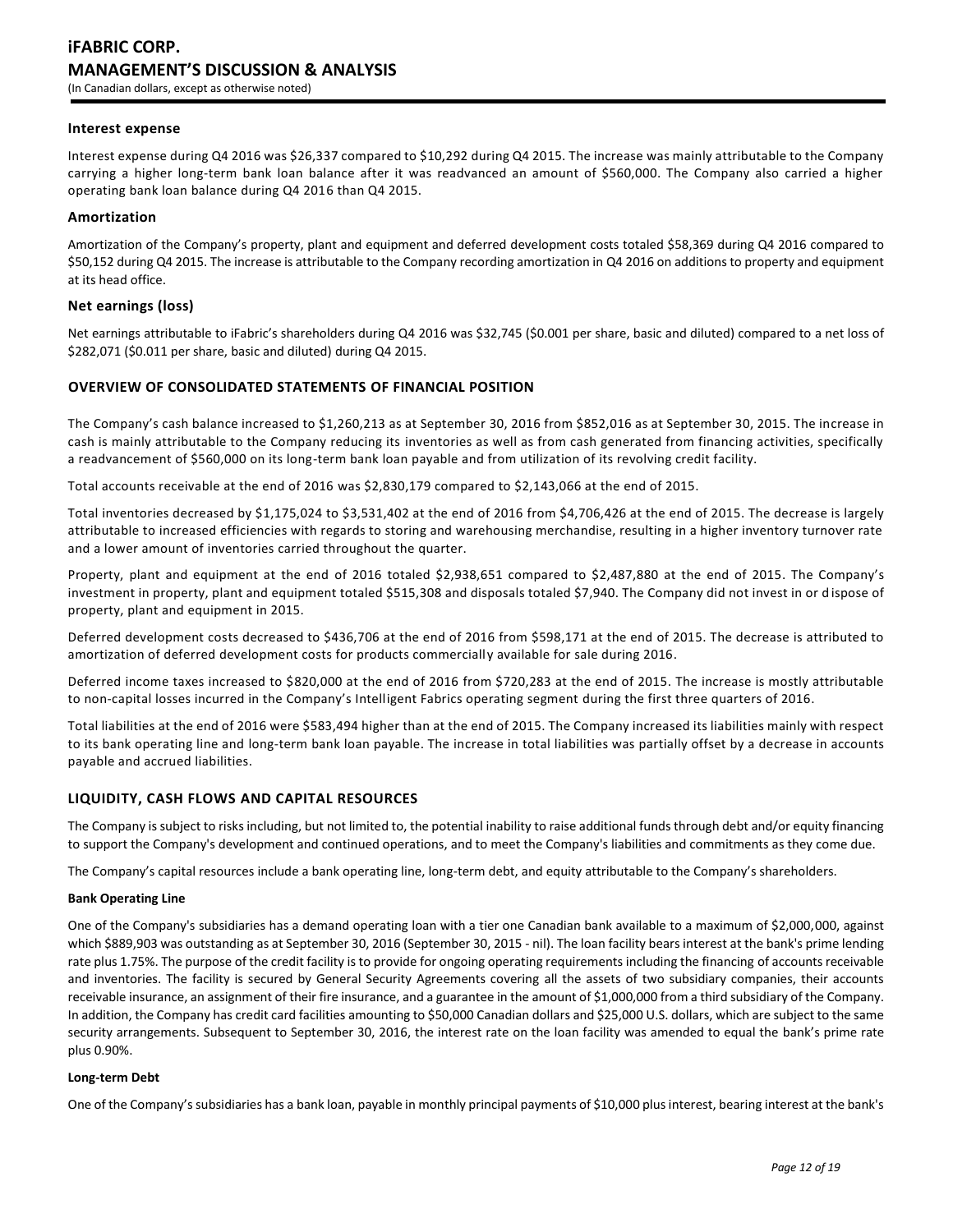prime rate plus 1.25%, due September 1, 2028 and secured by a first readvanceable mortgage on the land and building owned by the subsidiary, a general security agreement over all assets of another of the Company's subsidiaries subject to priority on inventory and accounts receivable to the lender of the bank operating line described above, a general assignment of rents, and a guarantee from another one of the Company's subsidiaries. As at September 30, 2016, the total amount of this loan outstanding was \$1,450,000 (2015 - \$980,000).

### **Working capital**

Working capital represents current assets less current liabilities. As at September 30, 2016, the Company's working capital was \$5,300,067 compared to working capital of \$5,419,934 as at September 30, 2015, representing a decrease of \$119,867 or 2%.

### **Operating activities**

Cash used in operating activities totaled \$384,203 in 2016, compared to an amount of \$378,091 provided by operating activities during 2015, representing a decrease of \$762,294. The decrease in operational cash flow can be largely attributed to a greater total comprehensive loss. The decrease in operational cash flow is also the result of carrying higher accounts receivable balances and paying down accounts payable, accrued liabilities and income taxes payable. The reduced operational cash flow was partially offset by increased cash flow from lower inventory balances.

### **Financing activities**

Cash provided by financing activities during 2016 amounted to \$1,299,768, compared to \$532,460 used in financing activities during 2015, representing an increase of \$1,832,228 in financing cash flow. The difference can be mostly attributed to a readvancement on its long-term bank loan payable and from increasing its bank operating line balance during 2016.

### **Investing activities**

Cash used in investing activities totaled \$507,368 in 2016, primarily for the purchase of property, plant and equipment at the Company's head office. No cash was provided by or used in investing activities during 2015.

# **OFF-BALANCE SHEET ARRANGEMENTS**

The Company has no off-balance sheet arrangements as of September 30, 2016, with the exception of the operating leases as noted in the "Commitments & Contractual Obligations" section below.

# **COMMITMENTS & CONTRACTUAL OBLIGATIONS**

The following details the Company's contractual obligations, under various operating lease agreements and a long-term bank loan payable, as at September 30, 2016:

|                                      | Payments due by fiscal year ended |         |         |         |         |            |              |
|--------------------------------------|-----------------------------------|---------|---------|---------|---------|------------|--------------|
|                                      |                                   |         |         |         |         | Subsequent |              |
| <b>Contractual obligations</b>       | 2017                              | 2018    | 2019    | 2020    | 2021    | years      | <b>Total</b> |
| Bank loan payable                    | 120.000                           | 120.000 | 120.000 | 120.000 | 120.000 | 850.000    | 1,450,000    |
| <b>Operating leases</b>              | 140.638                           | 91.443  | 9.135   | 2.392   | -       | -          | 243,608      |
| <b>Total contractual obligations</b> | 260.638                           | 211,443 | 129.135 | 122,392 | 120,000 | 850.000    | 1,693,608    |

The Company's other commitments are outlined below:

- The Company enters into foreign exchange forward contracts to manage the risks associated with exchange rate fluctuations. See note 7 of the Company's 2016 annual consolidated financial statements for more information.
- In terms of a worldwide license agreement, the Company has the right to use trademarks in connection with the manufacture, marketing, sale and distribution of certain licensed products. During the license term, the Company is required to pay a quarterly royalty on its net sales as defined in the agreement, on all products sold under the licensed marks. The effective royalty rates vary depending on the distribution channel and range from 4-10%. Minimum annual royalties have been established for the balance of the contract periods ending December 31, 2016, 2017, and 2018 in U.S. dollar amounts of \$190,000, \$288,000, and \$368,000, respectively. In addition, the Company is required to pay an advertising fee of 1-2%, depending on the distribution channel, payable quarterly, on its net sales as defined in the agreement, for promotion of the licensed products. The Company is also required to pay an administration fee for each remaining year of the contract, due January 1, 2017 and 2018, in U.S. dollar amounts of \$13,380 and \$20,500, respectively. The license term is in effect until December 31, 2018.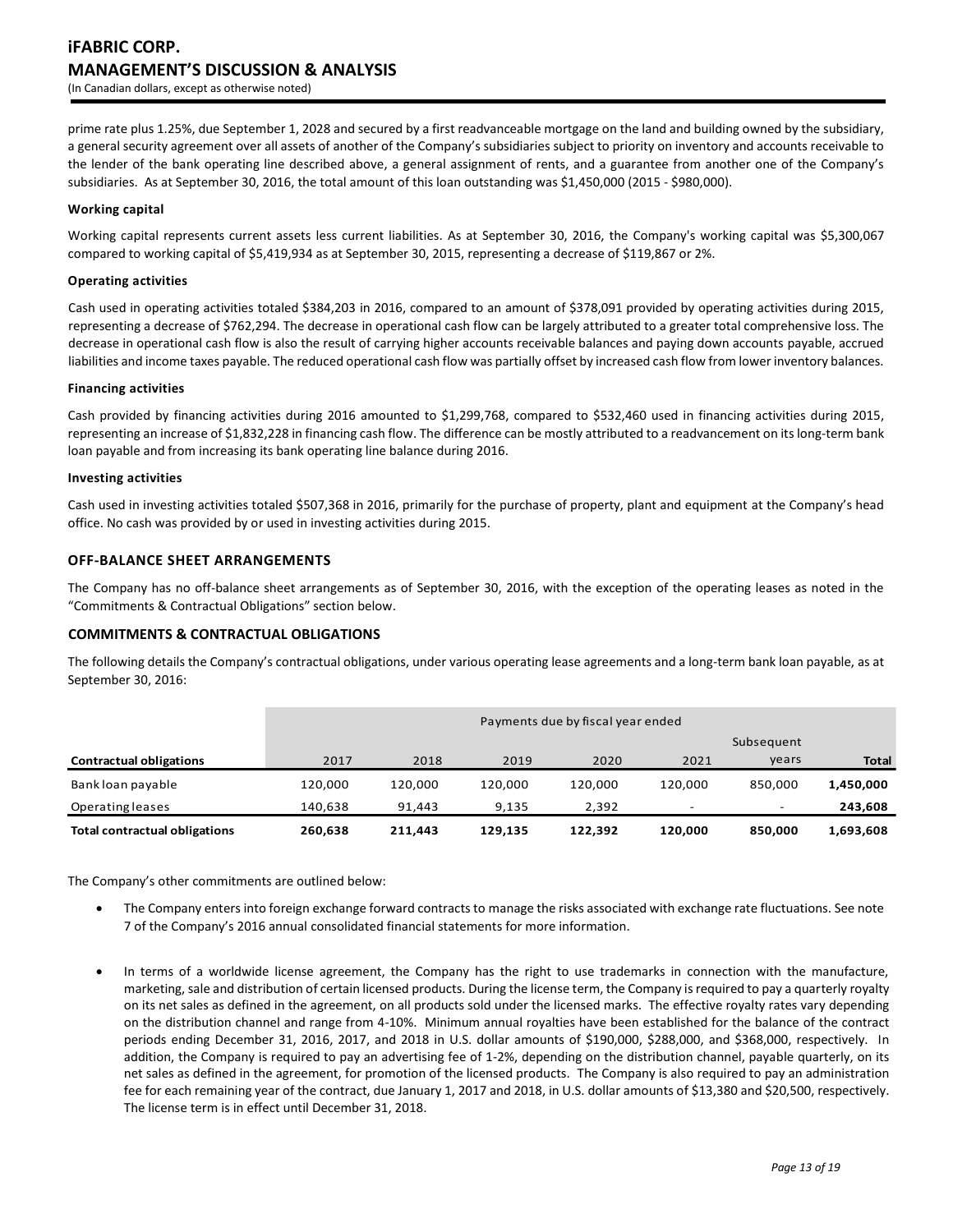# **RELATED PARTY TRANSACTIONS**

(a) Key management personnel of the Company are those individuals having authority and responsibility for planning, directing, and controlling the activities of the Company, including members of the Company's Board of Directors. The Company considers key management to be the Company's Board of Directors, which includes three executive officers of the Company.

Remuneration of key management personnel of the Company was as follows:

|                                                                                      | 2016                     | 2015    |
|--------------------------------------------------------------------------------------|--------------------------|---------|
| Salaries, management and professional fees, directors' fees, and short-term benefits | 607,682                  | 581,951 |
| Share-based compensation                                                             | $\overline{\phantom{a}}$ | 180,980 |
|                                                                                      | 607,682                  | 762,931 |

Further information about the remuneration of certain individual executive officers and members of the Board of Directors will be provided in the Company's Management Information Circular, to be filed in respect of its 2016 shareholders' meeting.

- (b) Included in selling, general and administrative costs are management fees in the amount of \$13,200 (2015 \$30,000) paid to a company controlled by a director of one of the Company's subsidiaries.
- (c) Included in revenue is rental income earned in the amount of \$45,505 (2015 \$35,841) from a company controlled by a director of one of the Company's subsidiaries.
- (d) Included in accounts payable and accrued liabilities is an amount of \$15,000 (September 30, 2015 \$15,000) due to directors and key management personnel of the Company in respect of unpaid fees.
- (e) Included in selling, general and administrative costs is an amount of \$52,729 (2015 \$46,860) paid to the spouse of an executive officer of the Company for marketing and administrative services rendered.

### **FINANCIAL RISK MANAGEMENT**

#### **Credit risk**

Credit risk arises from the potential that a counter party will fail to perform its obligations. The Company routinely assesses the financial strength of its customers to mitigate its exposure to credit risk. Approximately 33% of the Company's total sales were to two customers (2015 - 36% of sales were to two customers). At September 30, 2016, two customers accounted for 56% (September 30, 2015 - four customers accounted for 49%) of the Company's accounts receivable.

In order to mitigate its credit risk, the Company insures its trade accounts receivable with Chartis Insurance Company of Canada based on specific or discretionary credit limits, dependent on the level of amounts outstanding from individual customers at that time. At the financial year end, no claims were pending under this policy.

The Company's maximum exposure to credit risk is \$2,830,179 (2015 - \$2,143,066). Included in selling, general and administrative costs are bad debts of \$10,887 (2015 - \$14,507) expensed during the year.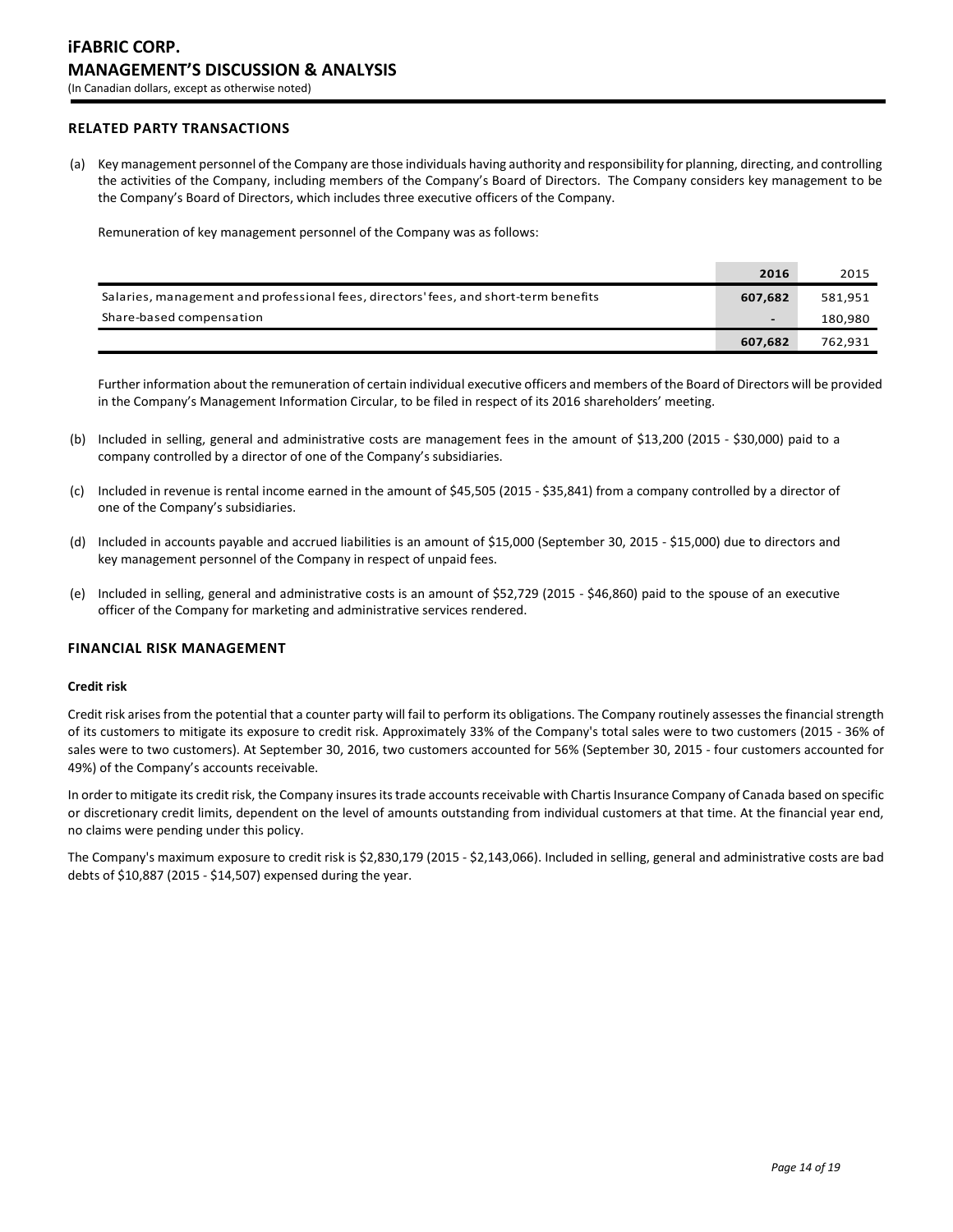# **iFABRIC CORP. MANAGEMENT'S DISCUSSION & ANALYSIS**

(In Canadian dollars, except as otherwise noted)

The aging of trade accounts receivable is as follows:

|                                                           | September 30,<br>2016 | September 30,<br>2015 |
|-----------------------------------------------------------|-----------------------|-----------------------|
| Trade receivables not past due                            | 2,171,681             | 1,585,126             |
| Trade receivables past due and not impaired               |                       |                       |
| Under 31 days                                             | 410,568               | 412,994               |
| $31 - 60$ days                                            | 228,527               | 74,625                |
| $61 - 90$ days                                            | 4,290                 | 38,713                |
| Over 90 days                                              | 79,033                | 99,027                |
| Trade receivables, net of allowance for doubtful accounts | 2,894,099             | 2,210,485             |

#### **Liquidity risk**

Liquidity risk is the risk that the Company will encounter difficulties in meeting its obligations associated with its financial liabilities. The Company is exposed to this risk mainly with respect to its accounts payable and accrued liabilities, income taxes payable, related party loans, and bank loan payable. The Company reduces its exposure to liquidity risk by ensuring that it documents when authorized payments become due, maintains an adequate line of credit to pay trade creditors and repays long term debt interest and principal as it becomes due using cash generated from operations.

# **Market risk**

Market risk is the risk that the fair value or future cash flows of a financial instrument will fluctuate because of changes in market prices. Market risk comprises three types of risk: currency risk, interest rate risk and other price risk. The Company is exposed to currency risk and interest rate risk.

### **Currency risk**

The Company conducts certain of its operations in USD and GBP. The Company manages its currency risk with foreign exchange forward contracts (see note 7 of the Company's 2016 annual consolidated financial statements ). The following balances were included in the financial statements:

| <b>USD</b>                                       | September 30,<br>2016 | September 30,<br>2015 |
|--------------------------------------------------|-----------------------|-----------------------|
| Cash                                             | 762,172               | 452,183               |
| Accounts receivable                              | 1,947,209             | 1,202,225             |
| Accounts payable and accrued liabilities         | (837, 100)            | (921, 758)            |
| Prepaid expenses and deposits                    | 195,228               | 201,700               |
| Foreign exchange forward contract margin deposit | 60,000                | 60,000                |
|                                                  | 2,127,509             | 994,350               |

| <b>GBP</b>                               | September 30,<br>2016 | September 30,<br>2015 |
|------------------------------------------|-----------------------|-----------------------|
| Cash                                     | 119,999               | 58,699                |
| Accounts receivable                      | 136,315               | 216,976               |
| Accounts payable and accrued liabilities | (47, 491)             | (89, 424)             |
|                                          | 208,823               | 186,251               |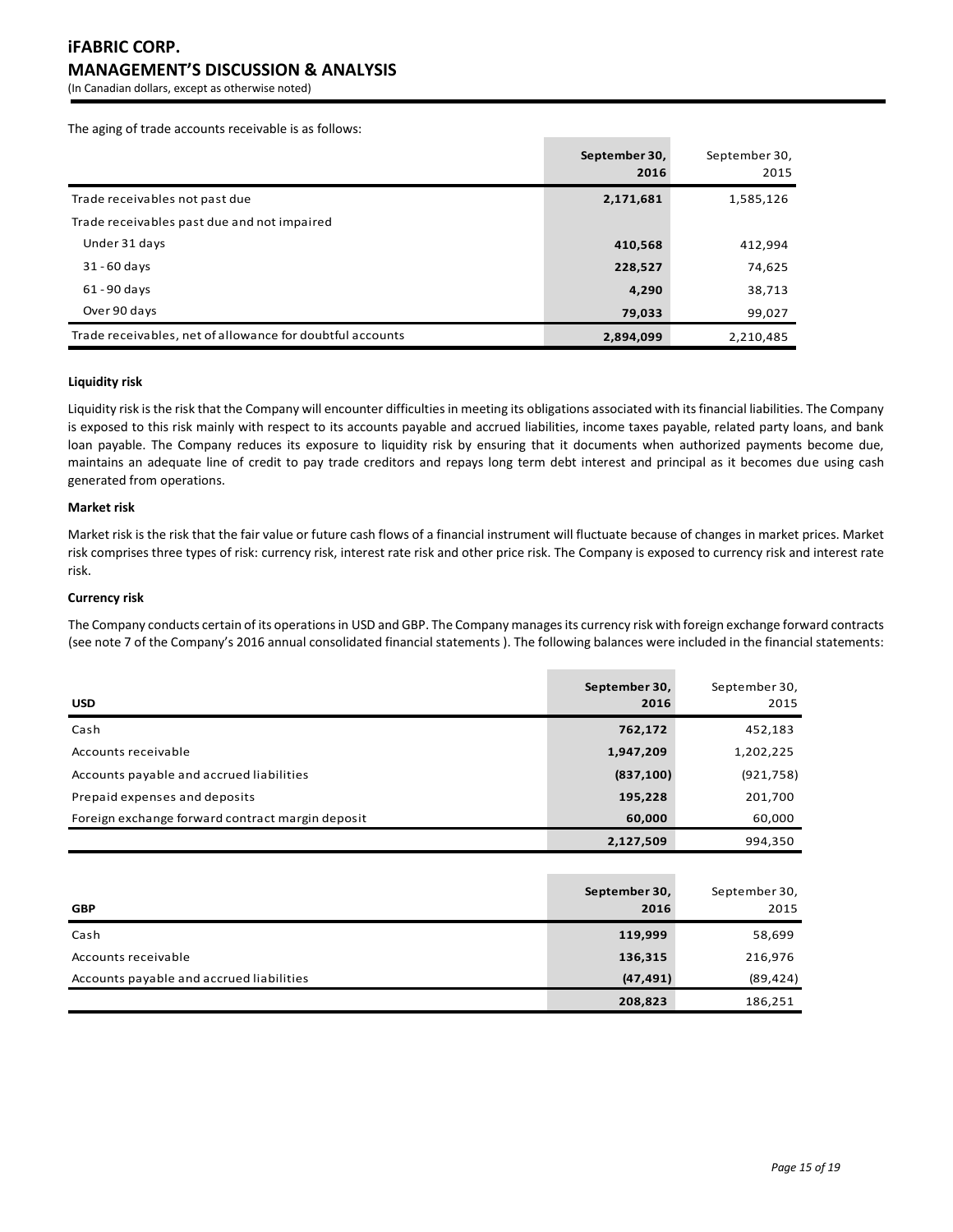The Company has performed a sensitivity analysis on its foreign currency denominated financial instruments. The effect of a 5% strengthening (weakening) of the USD as at September 30, 2016, in relation to the net amount of USD-denominated currency balances, would have resulted in an increase (decrease) of approximately \$69,000 to net earnings (loss) for 2016, all other variables held constant. The effect of a 5% strengthening (weakening) of the GBP as at September 30, 2016, in relation to the net amount of GBP-denominated currency balances, would have resulted in an increase (decrease) of approximately \$4,000 to net earnings (loss) for 2016, all other variables held constant.

#### **Interest rate risk**

Interest rate risk is the risk that the fair value or future cash flows of a financial instrument will fluctuate due to changes in market interest rates. The Company is exposed to interest rate risk on its secured bank loan and its bank operating line, which bear interest at floating rates, since changes in market rates can cause fluctuations in cash flows.

The Company has performed a sensitivity analysis on its interest rate risk. The effect of a 1% decrease (increase) in the average interest rate paid during the year, would have resulted in a gain (loss) of approximately \$16,000 recognized in net earnings (loss) for 2016, all other variables held constant.

### **OUTSTANDING SHARE DATA**

As of the date of this MD&A, the Company had 25,989,750 common shares outstanding. Furthermore, as of the date of this MD&A, the Company had 1,630,000 options issued and outstanding, of which 1,580,000 were exercisable, as well as 232,133 warrants outstanding.

### **RISKS & UNCERTAINTIES**

### **Financial**

The Company may require additional financing to fund future expansion initiatives. There can be no assurance that the Company will be able to obtain adequate financing in the future, or that the terms of such financing will be favourable. Failure to obtain such additional financing could result in delay or indefinite postponement of development of certain of the Company's business, and therefore affect its future cash flows, earnings, results of operations and financial condition.

### **Competition**

The Company faces significant competition in almost every aspect of its business, particularly from other companies that:

- Design, manufacture and distribute intimate apparel, sleepwear and accessories;
- Sell sprays, topical liquids and creams that repel biting insects;
- Sell sprays, liquids, creams, chemicals and textiles which have the ability to kill bacteria;
- Sell sprays, topical liquids, creams and oral medication that assist with the healing of skin and the control of skin irritations; and
- Distribute chemicals that can be applied to textiles in order to kill bacteria.

### **Licensing Arrangements**

The Company will be reliant on a number of key licensing and distribution agreements and its future performance could be materially affected by a termination of one or more of such agreements. Termination could arise as a result of any of the following:

- Failure to pay royalties or advertising contributions;
- Failure to meet minimum purchase obligations;
- Failure to achieve minimum sales targets;
- The breach of a material covenant;
- Failure to ship licensed products to authorized customers;
- Failure to give notice of intention to renew within the stipulated time period

# **Key Personnel**

The senior officers of the Company are critical to its success. In the event of the departure of a senior officer, the Company believes that it will be successful in attracting and retaining qualified successors but there can be no assurance of such success. Recruiting qualified personnel as the Company grows is critical to its success. As the Company's business activities grow, it will require additional key financial, administrative and technical personnel as well as additional operations staff. If the Company is not successful in attracting and training qualified personnel, the efficiency of its operations could be affected, which could have an adverse impact on the Company's future cash flows, earnings, results of operations and financial condition.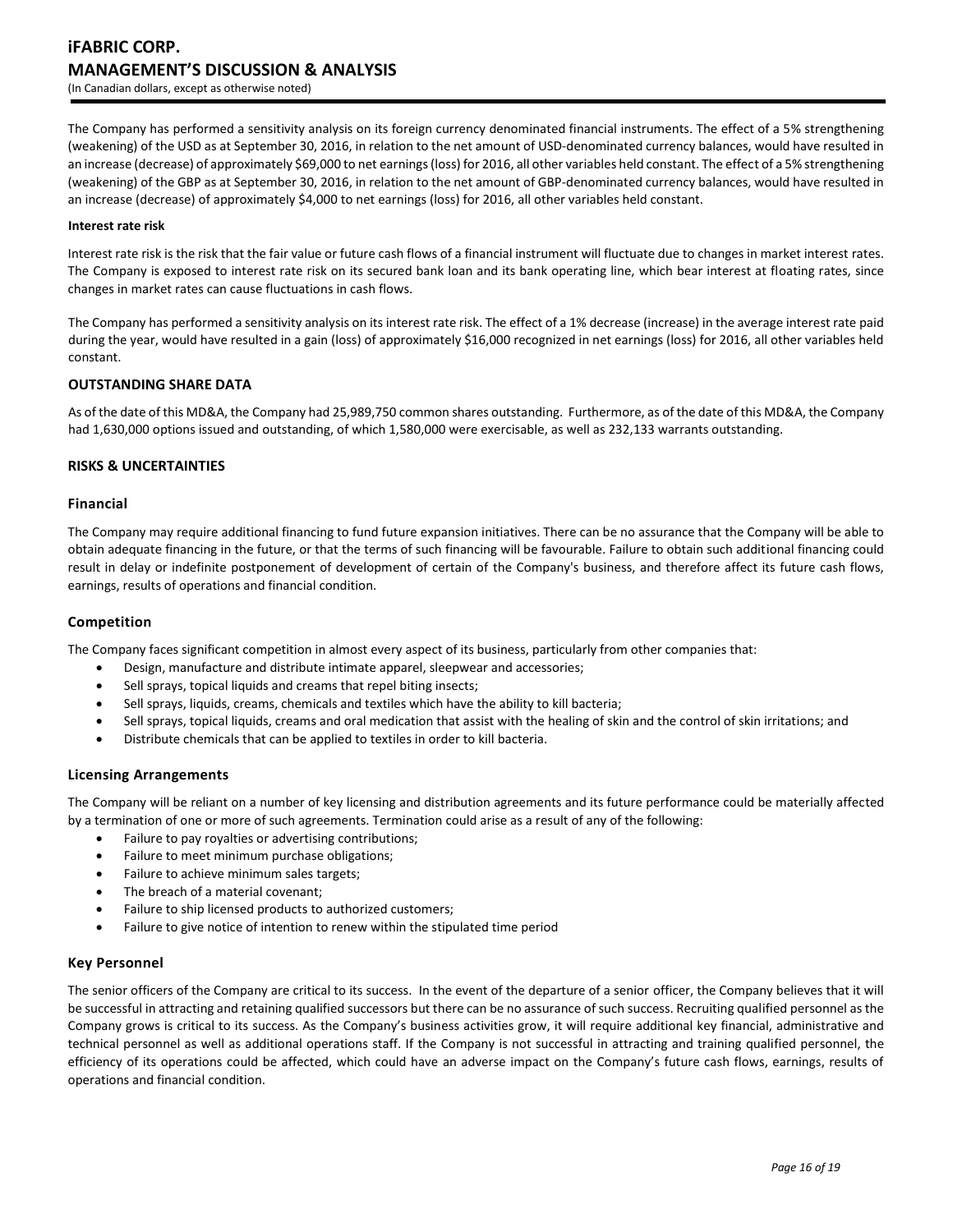### **Technological Advancements**

The chemical industry is subject to significant technological advancements, changing industry standards, market trends, customer preferences and competitive pressures which can, among other things, necessitate revisions in pricing strategies, price reductions and reduced profit margins. The success of the Company will depend on its ability to secure technological superiority in its products and maintain such superiority in the face of new technologies. No assurance can be given that further modification of product offerings of the Company will not be required in order to meet demands or to remain competitive.

### **Intellectual Property**

The success of the Company will depend, in part, on its ability to maintain proprietary protection over its intellectual property and operate without infringing the proprietary rights of third parties. Despite precautions, it may be possible for a third party to copy or otherwise obtain and use the Company's technologies without authorization. There can be no assurance that any steps taken by the Company will prevent misappropriation of its technologies.

### **Government Regulation and Regulatory Approvals**

Future changes in government regulation could adversely affect the industries in jurisdictions in which the Company operates or intends to operate.

With regard to its Intelligent Fabrics operating segment, the Company is dependent on regulatory approvals or registrations and the legal systems in the markets in which it operates, such as the U.S. Environmental Protection Agency ("EPA") and Health Canada. The Company currently has certain EPA registrations and is in process of securing additional approvals from both the EPA and Health Canada. There is no certainty that such approvals will be granted and regulators could, even after granting such approvals, be stringent on non-compliance with regulatory requirements or change such requirements, which could have a material adverse effect on the Company's business and result in adverse publicity.

### **Customer Adoption**

The Company's revenue in its Intelligent Fabrics division is highly dependent on the willingness of consumers to purchase products based upon their awareness of the benefits of such products. Different markets will require differing marketing strategies and the adoption of the Company's products may be slower than anticipated.

# **CRITICAL ACCOUNTING POLICIES AND ESTIMATES**

The preparation of these financial statements requires management to select appropriate accounting policies and to make judgments, estimates and assumptions that affect the reported amounts of assets, liabilities, revenues, expenses and the disclosure of contingent assets and liabilities at the end of the reporting period. The estimates and related assumptions are based on previous experience and other factors considered reasonable under the circumstances, the results of which form the basis of making assumptions about carrying values of assets and liabilities that are not readily apparent from other sources.

The estimates and underlying assumptions are reviewed on an ongoing basis. Revisions to accounting estimates are recognized in the period in which the estimate is revised if the revision affects only that period or in the period of revision and future periods if the revision affects both current and future periods.

Significant assumptions about the future that management has made and that could result in a material adjustment to the carrying amounts of assets and liabilities, in the event that actual results differ from assumptions made, relate to, but are not limited to, the following:

### **Valuation of inventories**

Provisions for non-saleable inventories are prepared by management based on their knowledge of sales history.

### **Recoverability of deferred development costs**

Management deems all such costs as recoverable based on the expectation of realizing future economic benefits through the profitable commercialization of the relevant products under development.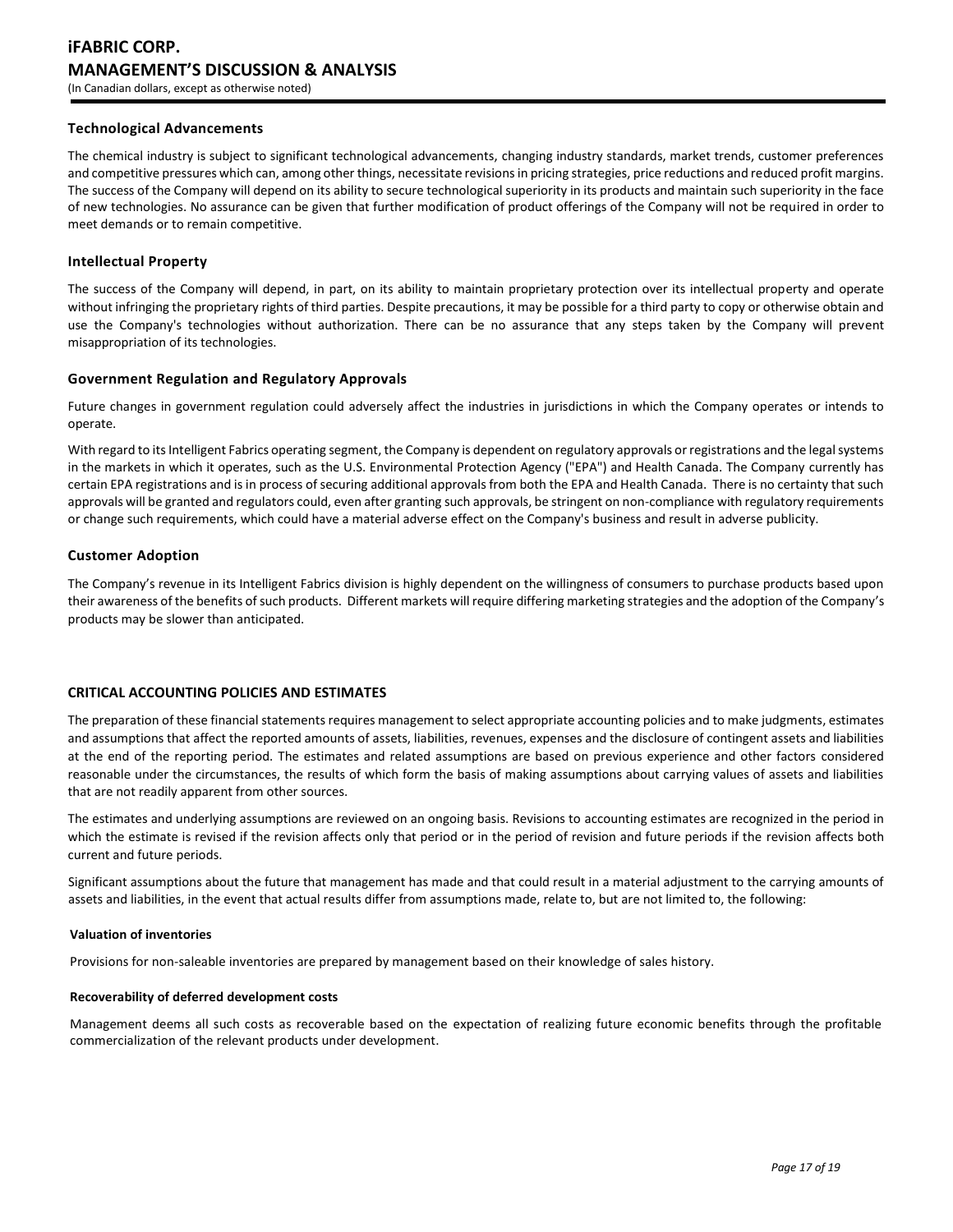#### **Benefits of deferred income tax assets**

The recognition of deferred income tax assets is based on the Company's judgment. The assessment of the probability of future taxable income in which the deferred income tax assets can be utilized is based on management's best estimate of future taxable income that the Company expects to achieve based on its internal projections. The estimate is adjusted for significant non-taxable income and expenses and for specific limits to the use of any unused tax loss or credit. Deferred income tax assets are recognized to the extent it is probable that estimated taxable profit will be available against which the deductible temporary differences and the carry forward of unused tax losses can be utilized.

### **Estimated useful life of property, plant and equipment**

Management makes this estimate based on past experience with similar assets and future business plans.

#### **Allowance for doubtful accounts**

Management provides for doubtful accounts based on its assessment of credit risk, past experience and payment history of a customer.

### **Allowance for discounts and rebates**

The company has guaranteed a minimum level of margins, to certain of its customers, as a condition of sale. Management provides for potential rebates based on its estimate of inventories sold, that is likely to be discounted by these customers, based on current sale-through levels.

#### **Share-based payment transactions**

The Company measures the cost of equity-settled transactions by reference to the fair value of the equity instruments at the date at which they are granted. Estimating fair value for share-based payment transactions requires determining the most appropriate valuation model, which is dependent on the terms and conditions of the grant. This estimate also requires determining and making assumptions about the most appropriate inputs to the valuation model including the expected life, volatility, dividend yield of the share option and forfeiture rate.

Actual results could differ from these estimates and may require a material adjustment to the carrying amount of affected assets and liabilities, or on the reported results of revenues, expenses, gains or losses.

### **ACCOUNTING POLICY DEVELOPMENTS**

### **(a) Adoption of new or amended accounting standards**

During the year ended September 30, 2016, the Company did not adopt or amend any of its accounting policies as the result of new or revised accounting standards which became effective for the annual reporting period commencing on October 1, 2015.

### **(b) Future changes in accounting standards**

Certain new standards, interpretations, amendments and improvements to existing standards were issued by the IASB or IFRIC that are mandatory for accounting periods beginning on January 1, 2015 or later periods. The standards impacted that are applicable to the Company are as follows:

- i) IFRS 9, 'Financial Instruments' was issued in November 2009 as the first step in its project to replace IAS 39 'Financial Instruments: Recognition and Measurement'. IFRS 9 introduces new requirements for classifying and measuring financial assets that must be applied starting January 1, 2018, with early adoption permitted. The IASB amended IFRS 9 in November 2013 to add new requirements for classifying and measuring financial liabilities, de-recognition of financial instruments, impairment and hedge accounting. The standard is not expected to have an impact on the Company's accounting for financial instruments and the Company has not yet decided when to adopt IFRS 9.
- ii) IFRS 15, 'Revenue From Contracts With Customers' was issued in May 2014. The standard provides a comprehensive framework for recognition, measurement, and disclosure of revenue from contracts with customers except for those that fall within the scope of IAS 17, 'Leases' or other applicable IFRS. Application of the standard is mandatory for annual reporting periods beginning on or after January 1, 2018, with early adoption permitted. The adoption of IFRS 15 is not expected to have an impact on the Company's accounting for revenue and the Company is currently assessing when to adopt IFRS 15.